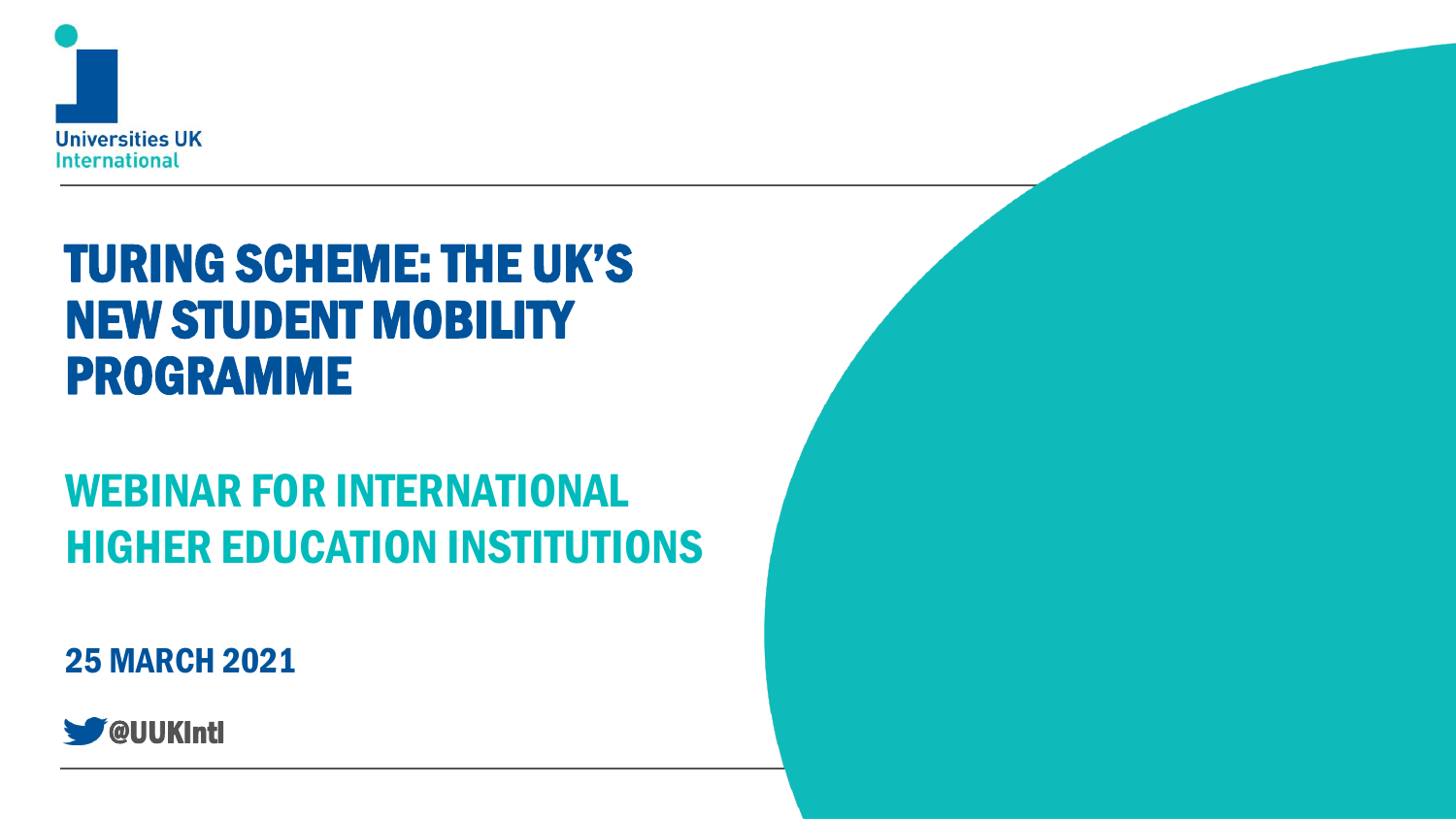

### SESSION OUTLINE AND SPEAKERS

- Welcome by Vivienne Stern, Director, Universities UK International
- Presentation on the Turing Scheme by Naquita Lewis, Implementation Manager of the Turing Scheme, British Council
- International Engagement with the Turing Scheme by Almut Caspary, Higher Education and Science Lead for the EU Region, British Council
- Making the most of Partnerships by Annette Kratz and Emily Sinclair, Outward Student Mobility Lead, UUKi
- Questions and Answers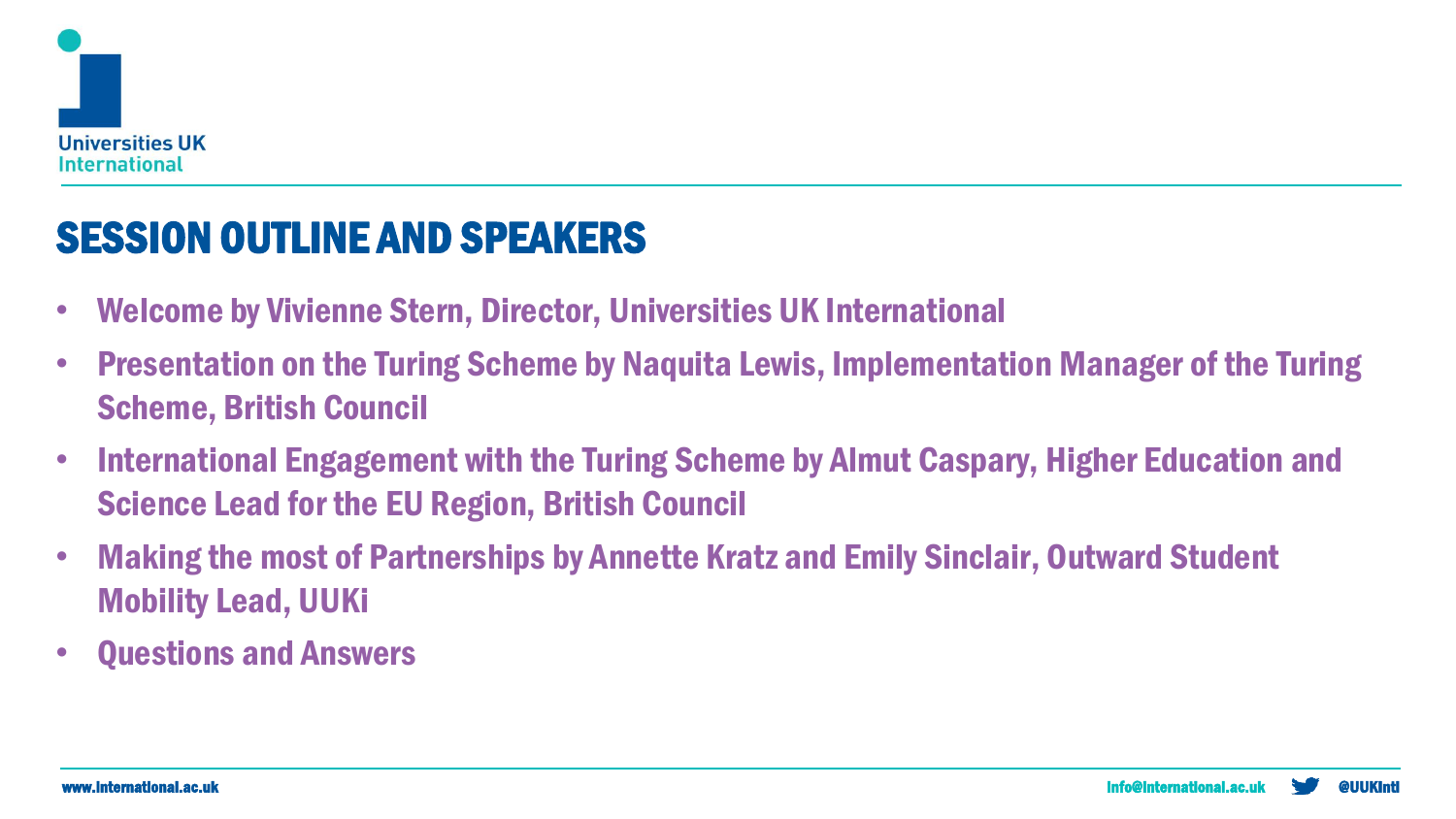**TURING** 



#### **SCHEME**

The UK's global programme to study and work abroad

# **Higher Education Overview**

**Naquita Lewis, Implementation Manager of the Turing Scheme**



The Turing Scheme is the UK programme for global educational opportunities. The delivery partner is a consortium of the British Council and Ecorys UK.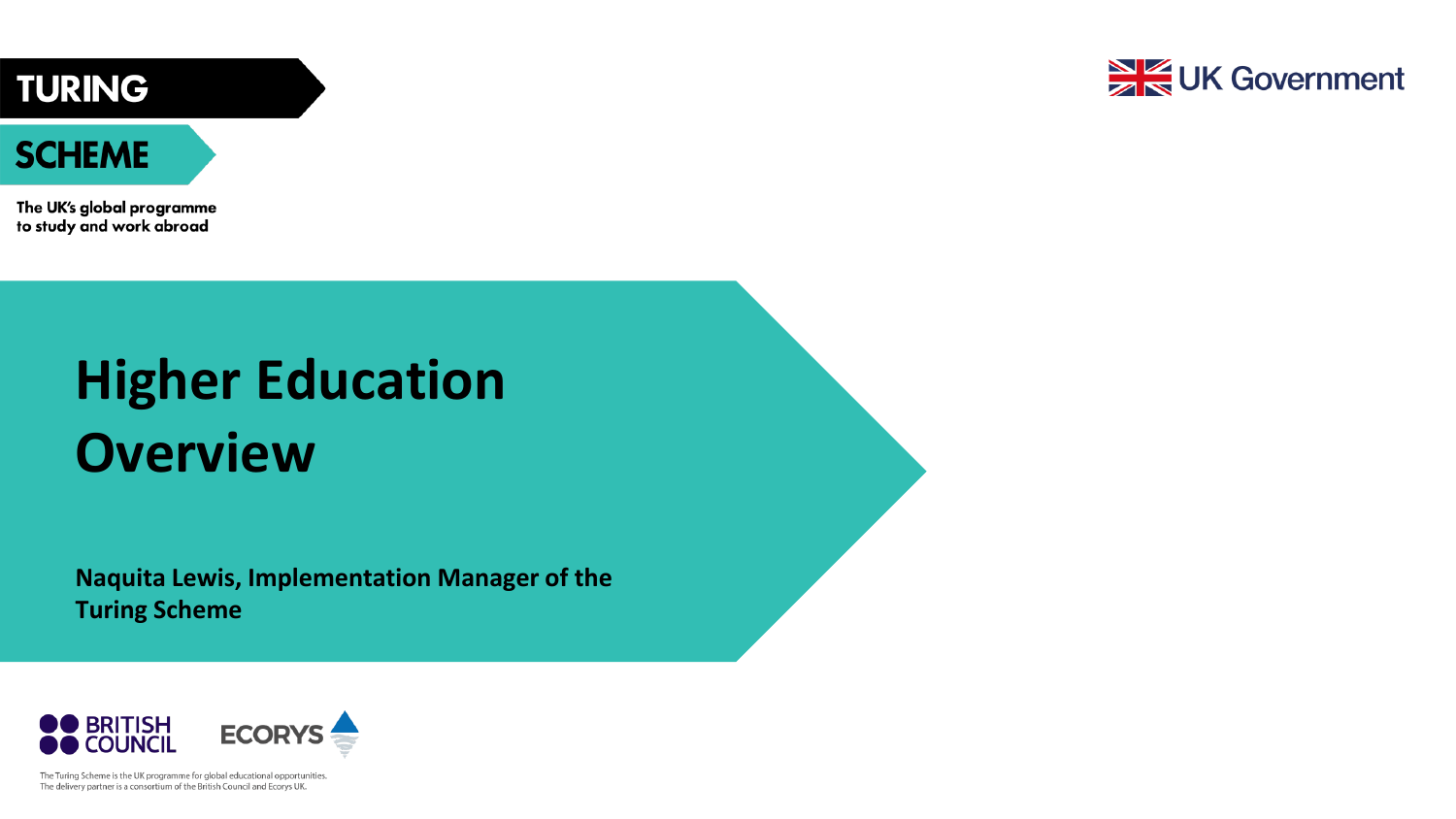#### **TURING SCHEME** The UK's global programme

to study and work abroad

### **Overview**

- The UK has now announced the introduction of a new international educational mobility scheme with a global reach, The Turing Scheme
- Open to higher education, further and vocational education and training and schools organisations in the UK and British Overseas Territories
- £110m has been allocated for the first year. The scheme will facilitate approximately 35,000 UK outward mobilities.
- No geographical restrictions for host countries and no priority countries
- The window for application for UK providers opened on 12 March 2021.
- Results for HE are expected to be issued in July 2021.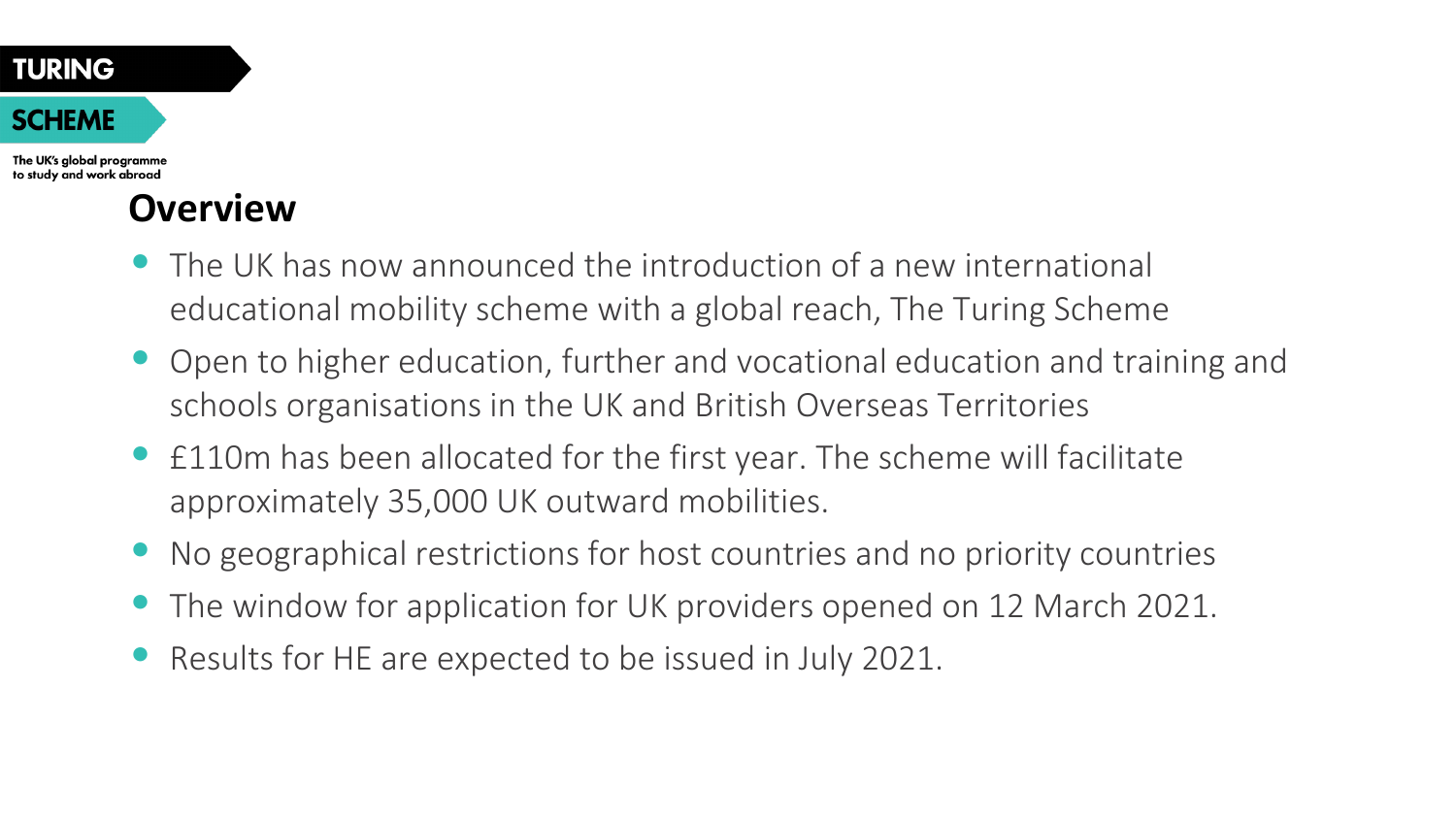The UK's global programme to study and work abroad

### **Turing Scheme Objectives**

Global Britain – In line with the UK Government's vision of a Global Britain, Turing Scheme projects support high-quality placements, enhance existing partnerships and encourage the forging of new relationships across the world.

Levelling up – Turing Scheme projects widen participation and support social mobility across the UK. They should help and promote equal access and opportunities to all students, learners and pupils regardless of background.

Developing key skills – These projects offer unique, career-building opportunities. They give participants the hard and soft skills sought by employers, and bridge the gap between education and work.

Value for UK taxpayers – These projects optimise social value in terms of potential costs, benefits and risks.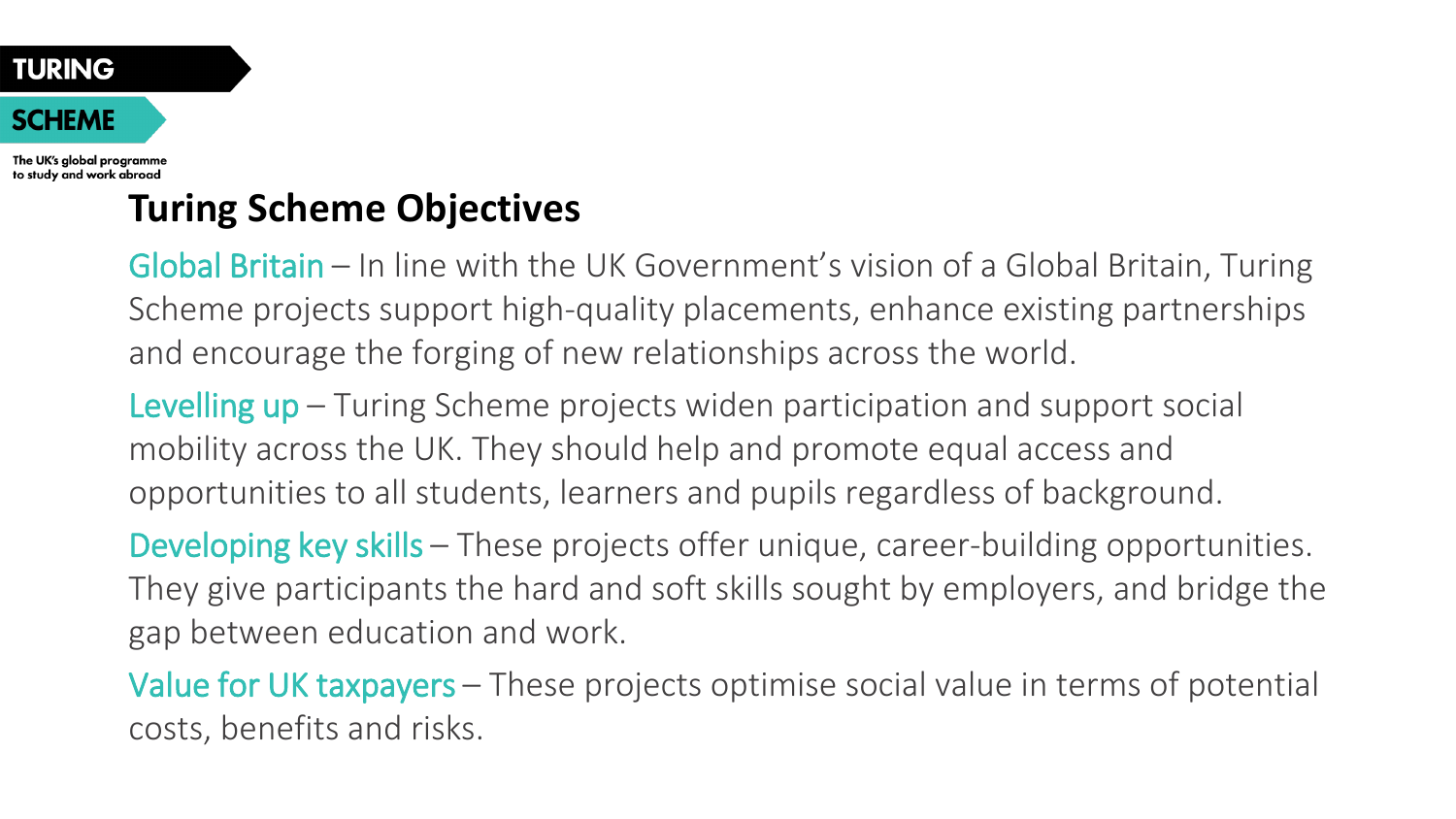The UK's global programme to study and work abroad

# **Eligibility**

#### Applicant organisation

- Recognised HE provider in the UK or a British Overseas Territory
- No consortia possible for HE

#### Participants

- Students currently registered, or have graduated in the last 12 months, in a UK or a British Overseas Territory HE provider and enrolled in studies leading to a recognised degree or another recognised tertiary level qualification
- **Full-time or part-time**
- No restrictions on year of study
- No restrictions on nationality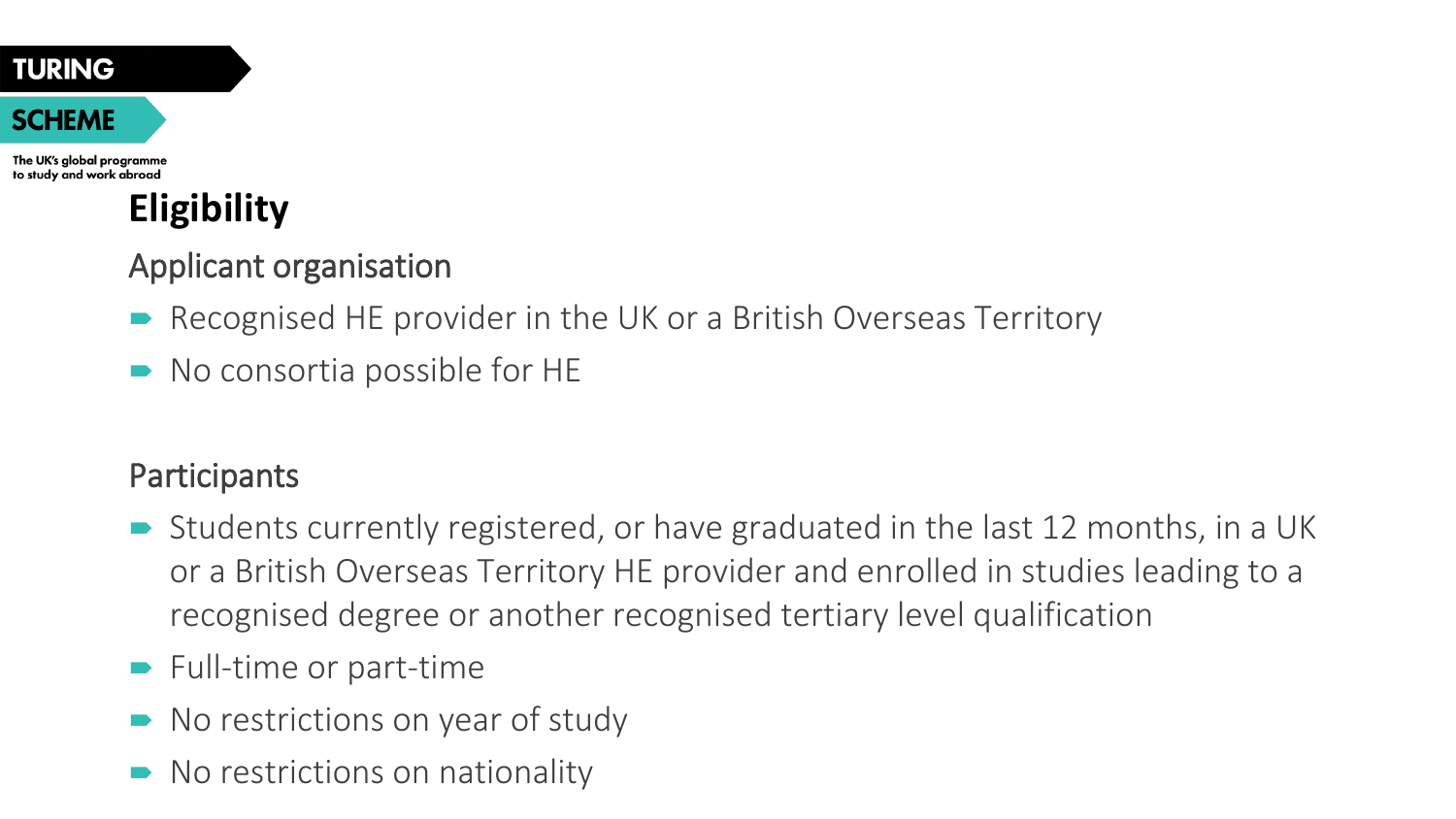The UK's global programme to study and work abroad

# **Eligibility**

Activities

- UK HE students (and recent graduates) can undertake a study or work placement abroad
- Eligible mobility period: 1 September 2021 31 August 2022
- Minimum duration: 4 weeks
- Maximum duration: 12 months
- Can take place anywhere in the world (subject to FCDO travel advice)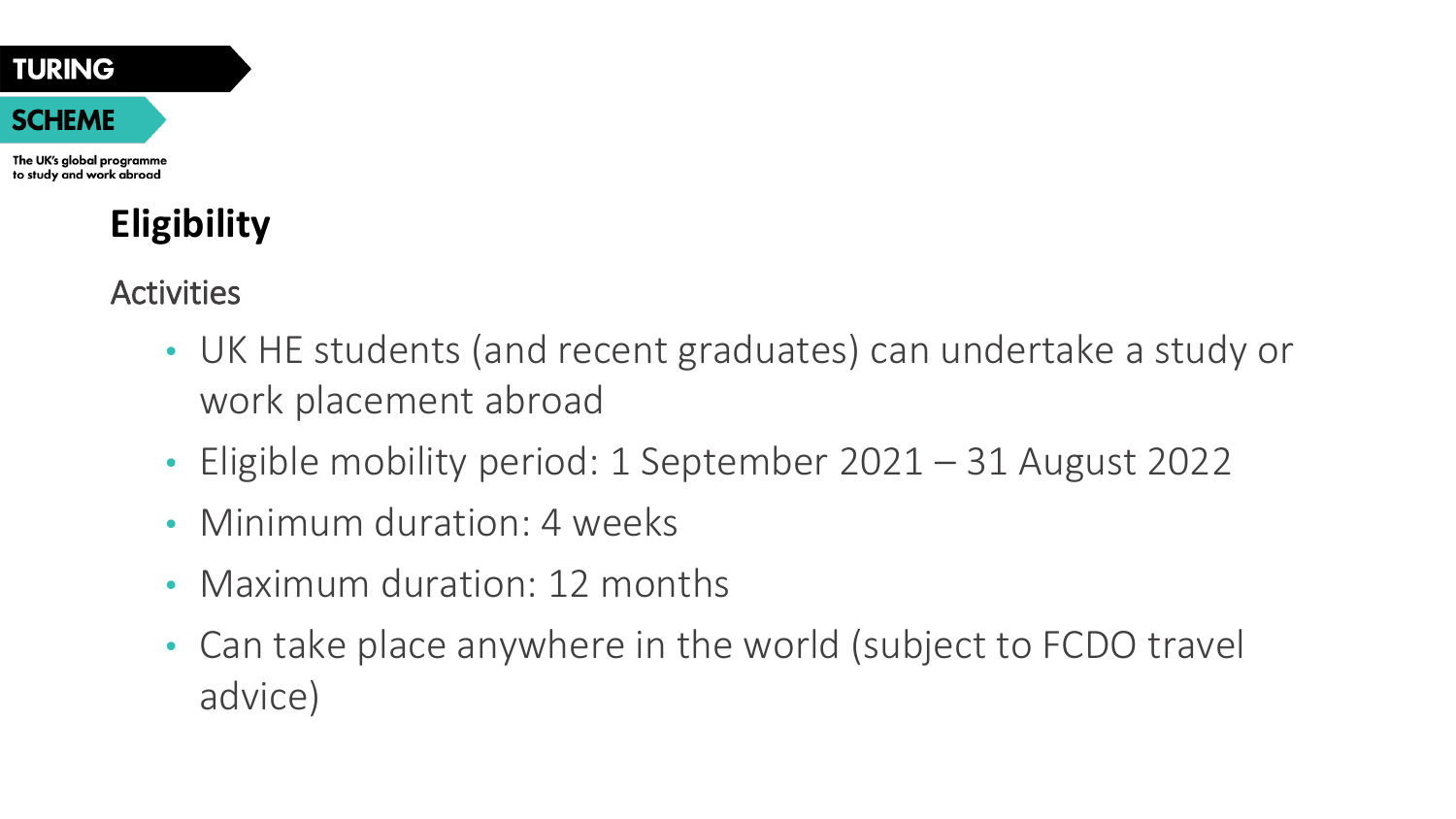The UK's global programme to study and work abroad

# **Eligibility**

Host organisation

- A non-UK HE provider
- Any non-UK public or private organisation active in the labour market or in the fields of education and training
- Applicant organisation responsible for ensuring that they have suitable agreements/arrangements in place with the host organisation, but no specific inter-institutional agreement required
- Cannot be HEI's own branch campus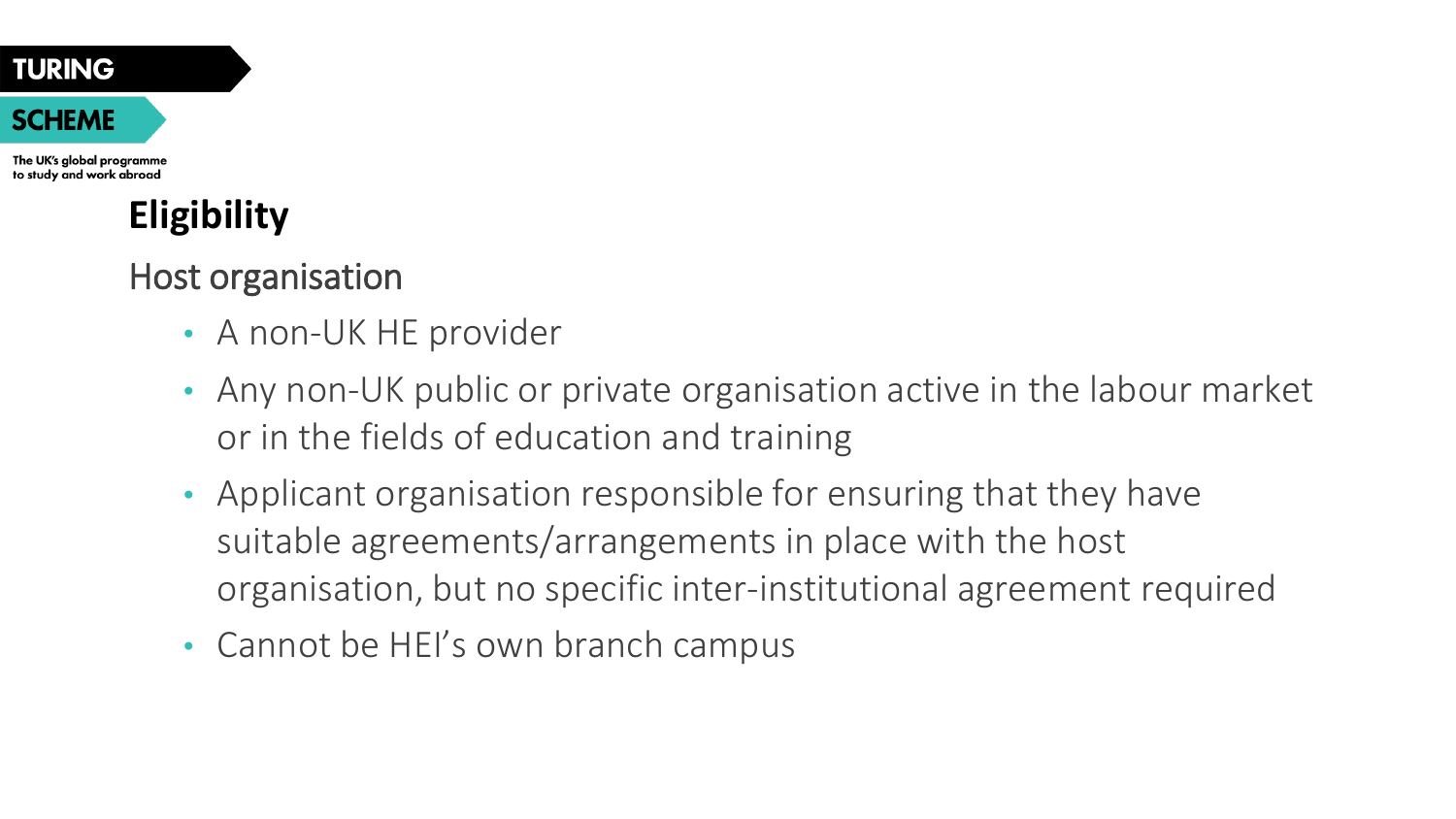| <b>TURING</b> |  |
|---------------|--|
| <b>SCHEME</b> |  |

The UK's global programme to study and work abroad

### **Grants**

#### Organisational support

• Fixed amount per participant for the UK HE provider

### Cost of living

- Destination countries will be grouped into three categories: Group 1 (high cost of living), Group 2 (medium cost of living), Group 3 (lower cost of living).
- Top-ups available for those from disadvantaged backgrounds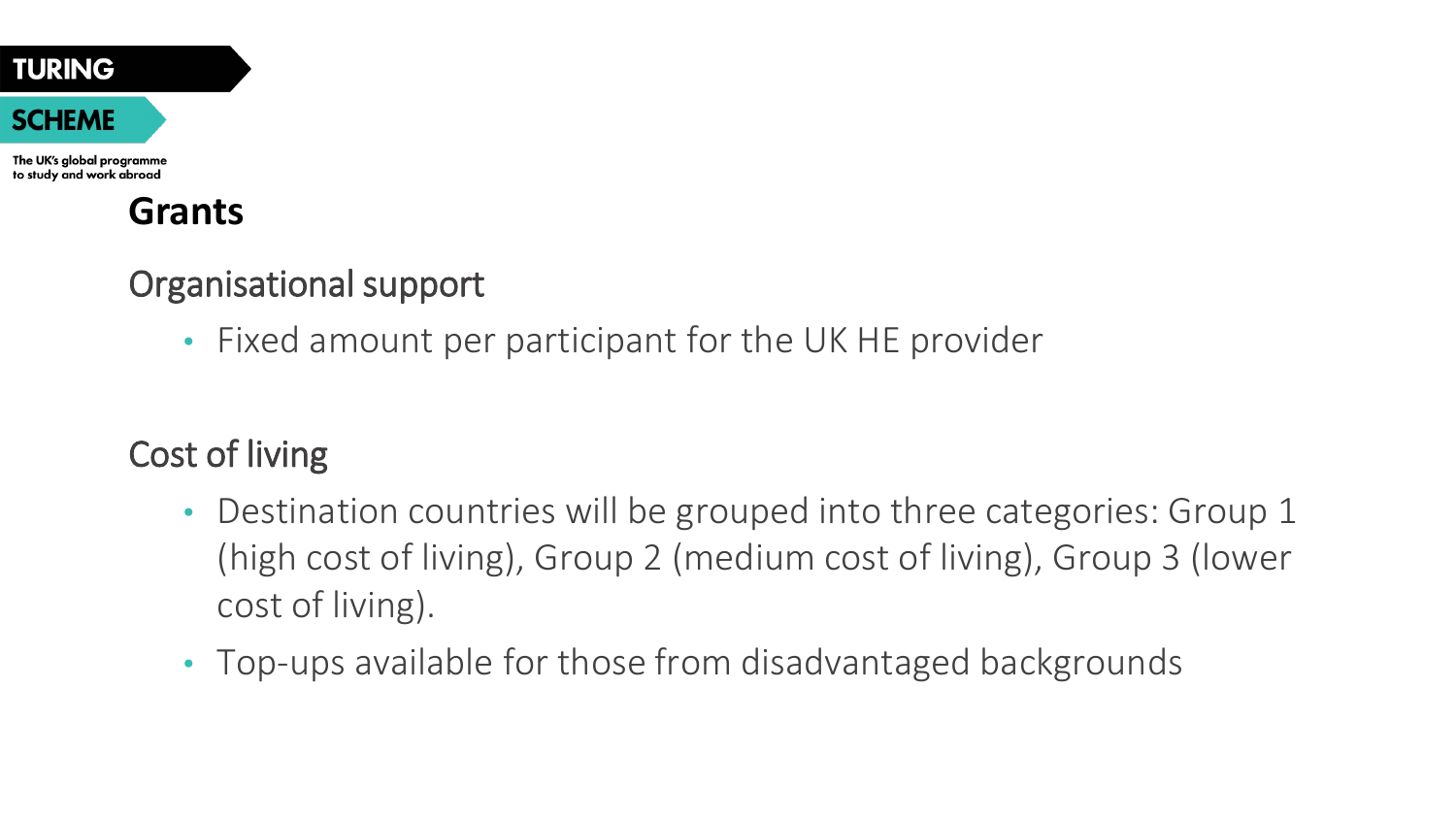The UK's global programme to study and work abroad

### **Grants – Disadvantaged background**

**Travel** 

- Dependent on distance between the home organisation and the host organisation.
- Further financial assistance available for exceptionally expensive travel.
- Funding available for additional costs incurred such as passports/visas/insurance etc.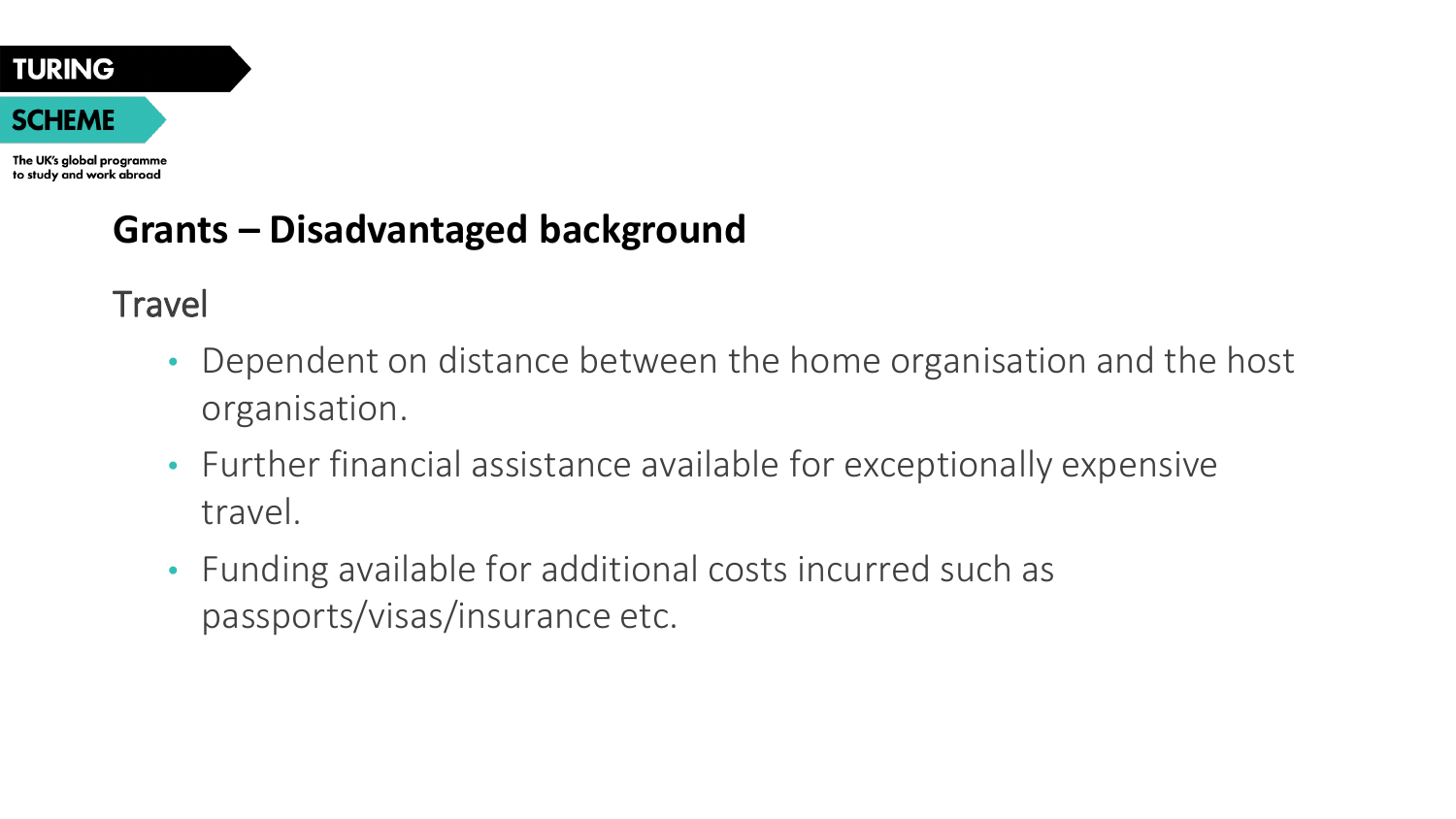

The UK's global programme to study and work abroad

### **Grants – Special Educational Needs and Disabilities**

### Additional support

- For those with special educational needs and disabilities (SEND) the scheme will fund up to 100% of actual costs for support directly related to their additional needs.
- This funding will also cover preparatory visits to ensure participants will be able to equally access and take part in all elements of a placement.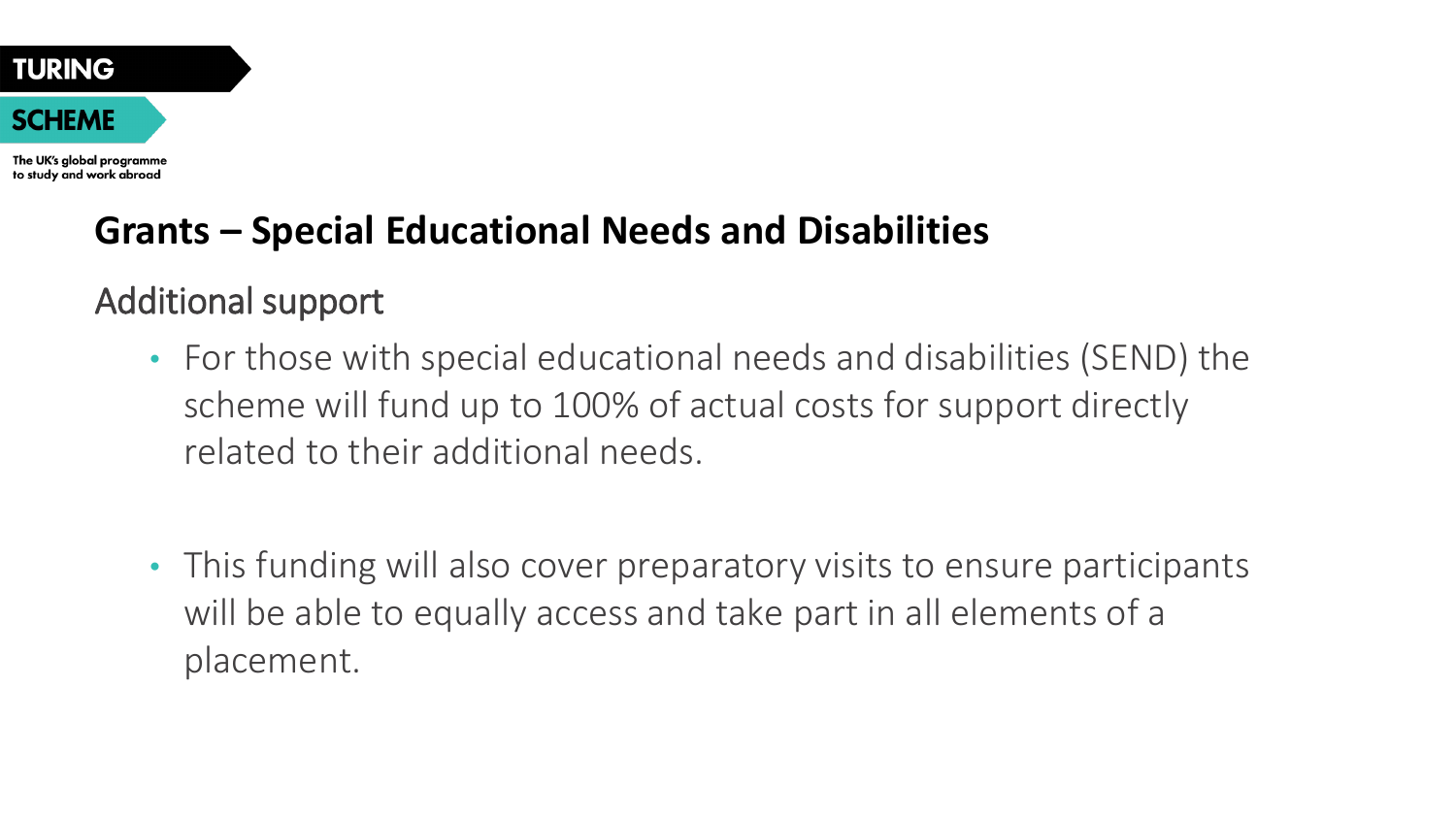#### **TURING**

#### **SCHEME**

The UK's global programme to study and work abroad

#### **Contact Details**

Email queries to: Turing.scheme@britishcouncil.org

Please sign up for our mailing list at www.turing-scheme.org.uk



#### **Find us online**



**Turing Scheme UK**lin.



The Turing Scheme is the UK programme for global educational noportunities. The delivery partner is a consortium of the British Council and Ecorys UK.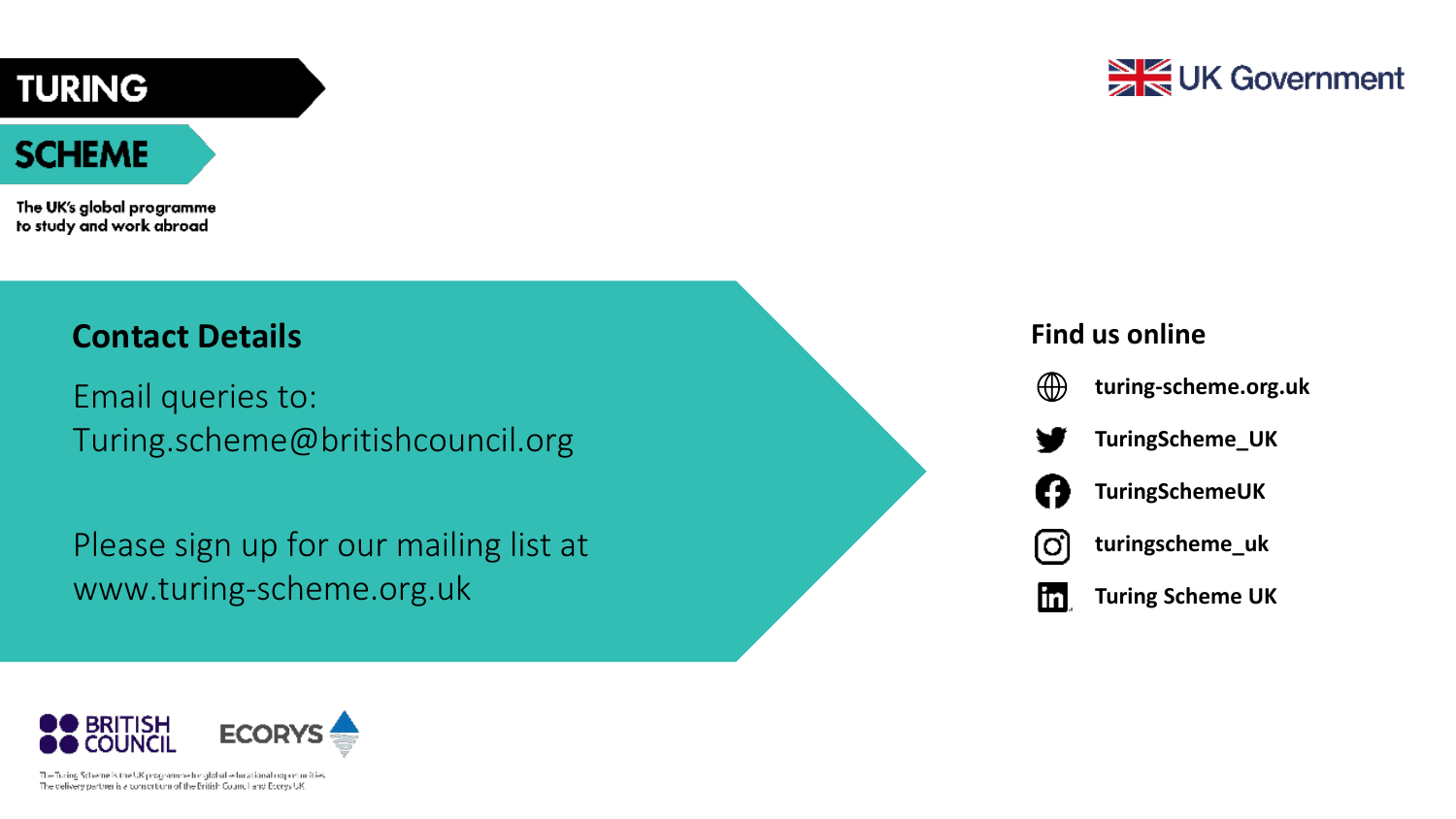

# **Turing Scheme International Engagement - EU Region**

Almut Caspary, Higher Education Lead British Council EU Region 25/03/2021

**www.britishcouncil.org**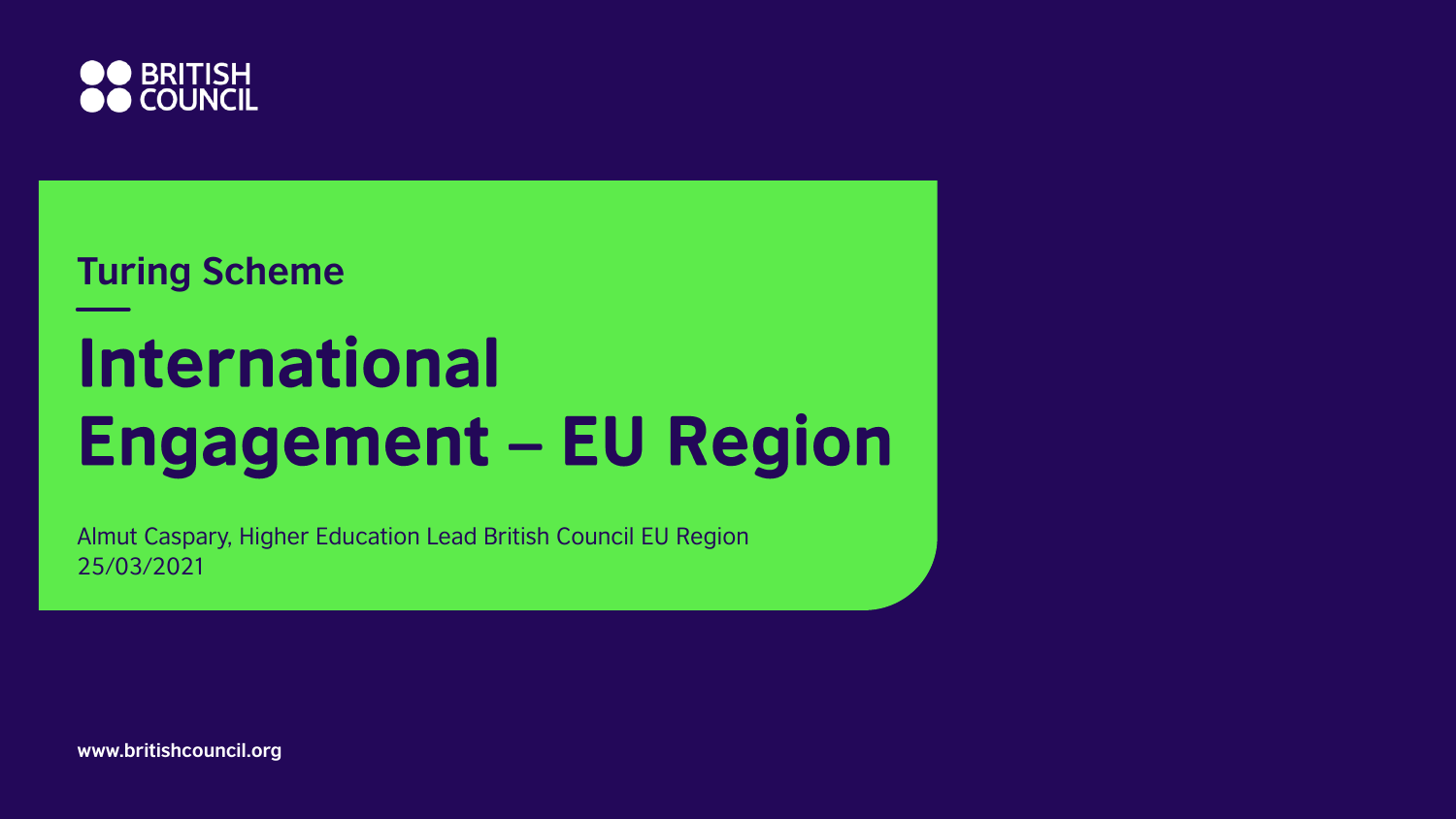# **The British Council**

**The British Council is the UK's Cultural Relations organisation. We build connections, understanding and trust between people in the UK and other countries through arts and culture, education and the English language. The British Council runs the Study UK campaign which provides practical information and insights for students interested in studying in the UK.** 

The roots of the British Council lie in Europe. Our first offices opened in Europe in 1938 and we have supported educational and cultural relations with countries of Europe ever since. We have offices in 24 EU countries and Switzerland, and work remotely in the Nordics.

#### **#BritishCouncilEurope #StudyUK**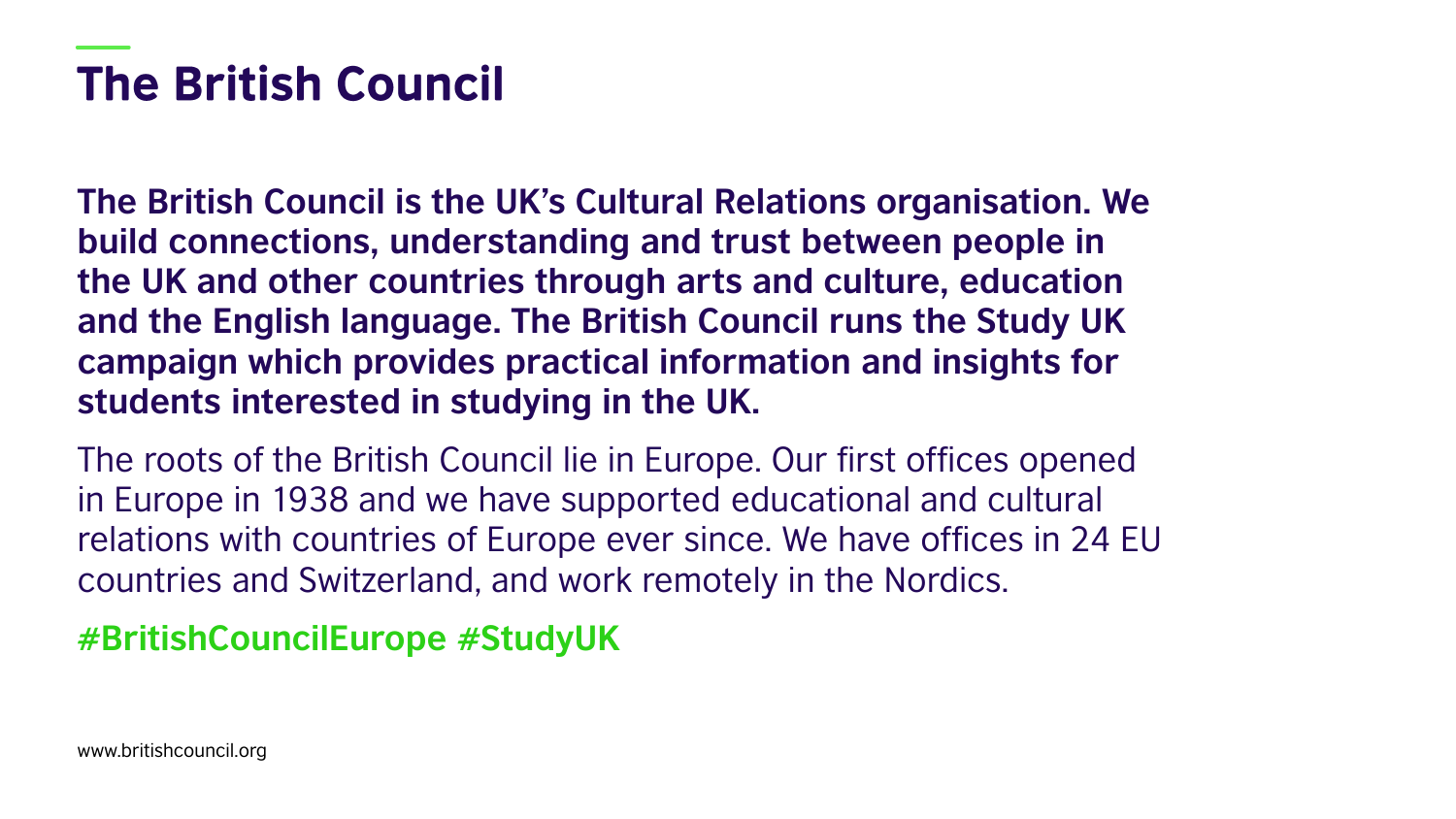# Our engagement on the Turing Scheme

**UK Department of Education (DfE) has asked UK embassies, the Department for Trade (DIT) and British Council to engage overseas stakeholders on the Turing Scheme.** 

**In the UK, the British Council is working with UUKi, the Association of Commonwealth Universities (ACU) and English UK to explore how to encourage reciprocal mobility schemes/arrangements.**

**In country, the British Council is hosting Turing conversations with sector partners: ministries of education, national rectors' conferences, national funding organisations, individual universities.**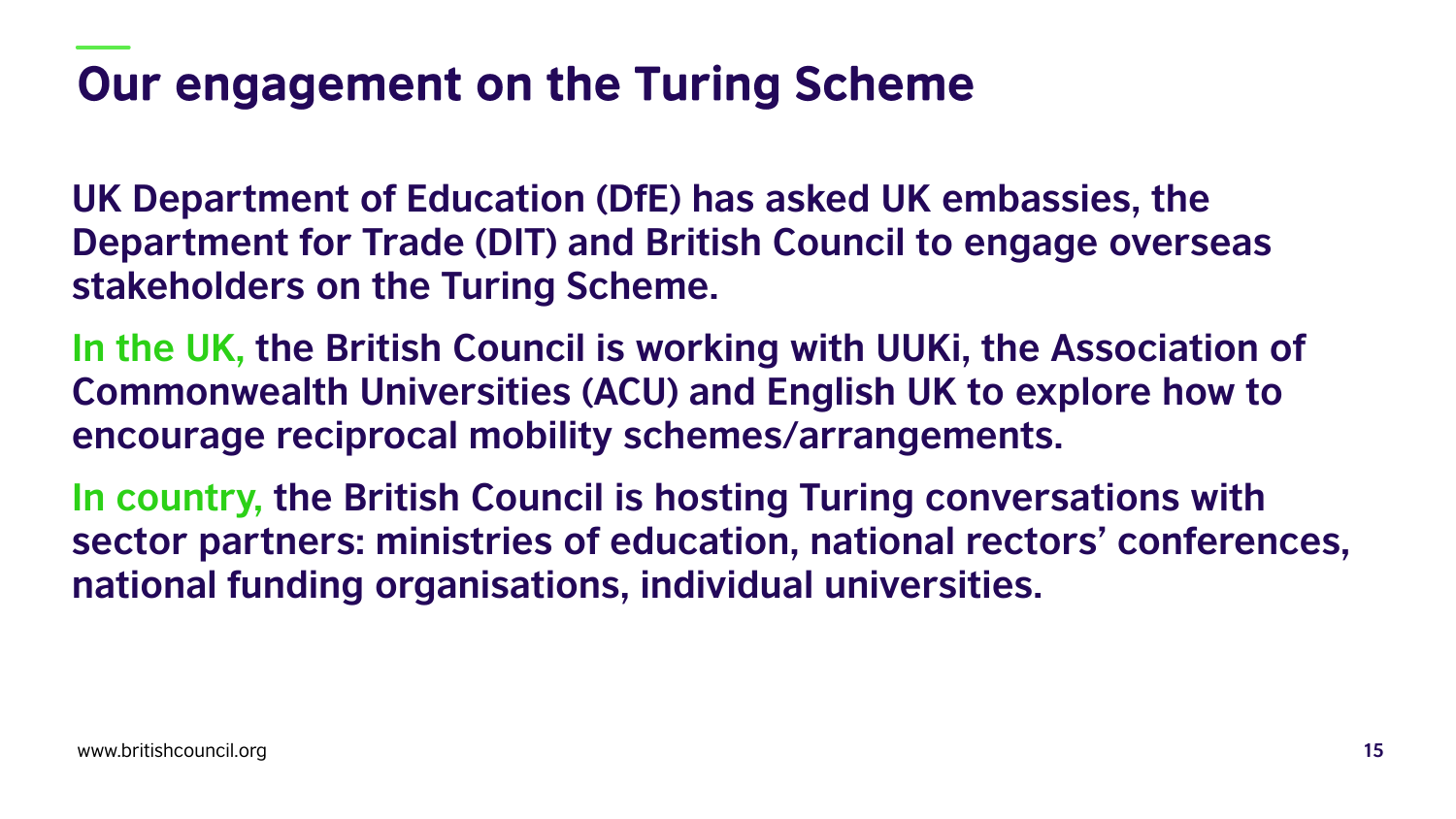# **Objectives for our engagement in EU Region**

**The British Council, working with the British Embassy and on behalf of the UK government provide support and information for the higher education sector in EU countries working with UK partners to get the most out of the scheme.**

- **Introduce and discuss the Turing Scheme with European HE partners to understand concerns and explore benefits, and to engage their interest in participating in or enabling institutions to support the scheme;**
- **supporting UK HE sector interests across Europe;**
- **ensure all EU countries are covered by our Turing engagement;**
- **convene discussions on long-term reciprocity as offshoot of the scheme.**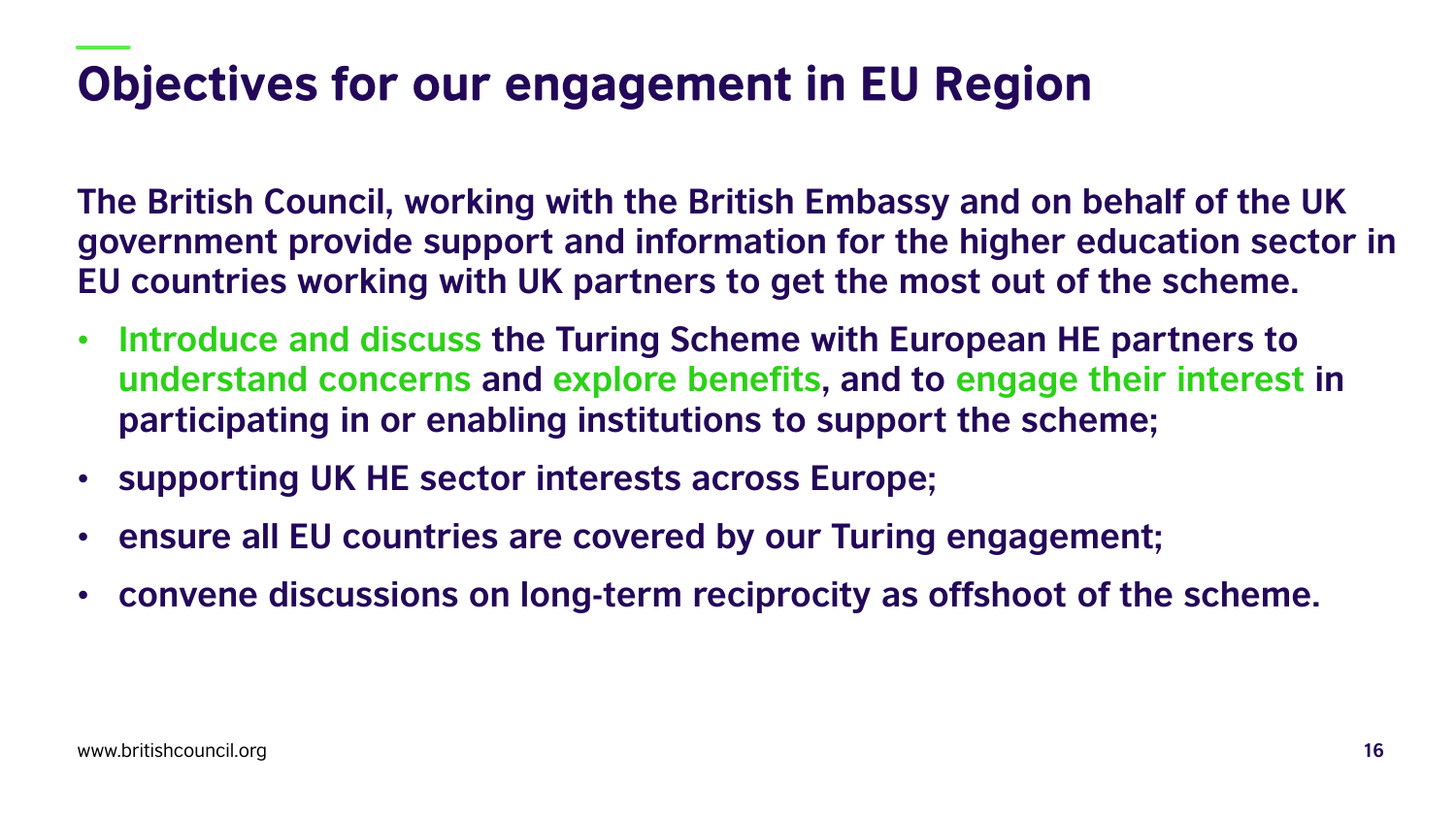# **Our main messages**

- **1. The Turing Scheme has been designed to support UK enrolled students from all backgrounds to study and work abroad anywhere in the world. In HE, students can go overseas from 4 weeks to a year.**
- **2. The Turing Scheme is institution-led, bottom-up, flexible and adaptable – existing partnerships can be enhanced and new partnerships can be shaped through the scheme without any pre-set templates or boundaries.**
- **3. There are no restrictions around students' nationality, study level, mode of study (full-time or part-time), subject or destination country.**
- **4. This first year is the ideal time for EU higher education partners to start engaging with the scheme and to discuss future plans with their UK counterparts. There is room to shape the scheme and offer constructive feedback on many areas of the scheme.**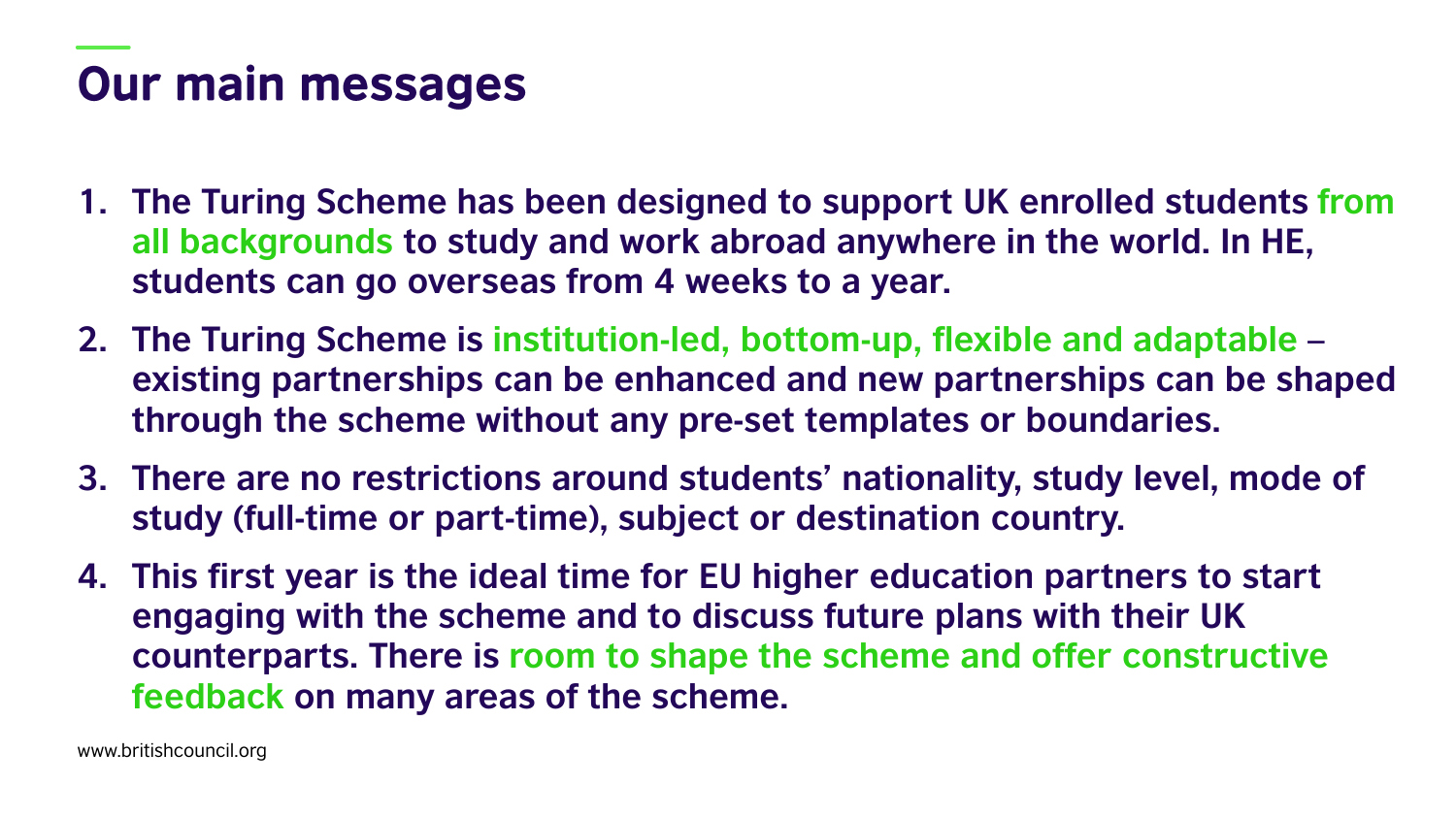# **Timetable of activities**

| <b>April-May 2021</b> | Country conversations under way<br>Development of resources in<br>country<br><b>Turing pages on British Council</b><br>country websites           | British Council, UK embassies,<br>DfE, UK partners |
|-----------------------|---------------------------------------------------------------------------------------------------------------------------------------------------|----------------------------------------------------|
| June-Sept 2021        | Follow-up discussions and webinars<br>with gov and sector stakeholders,<br>universities<br>Collecting best practice examples<br>from applications | <b>British Council country with</b><br>embassy     |
| <b>Sept-Dec 2021</b>  | Country roundtables 'what is<br>working, what could go better'                                                                                    | <b>British Council country with</b><br>embassy     |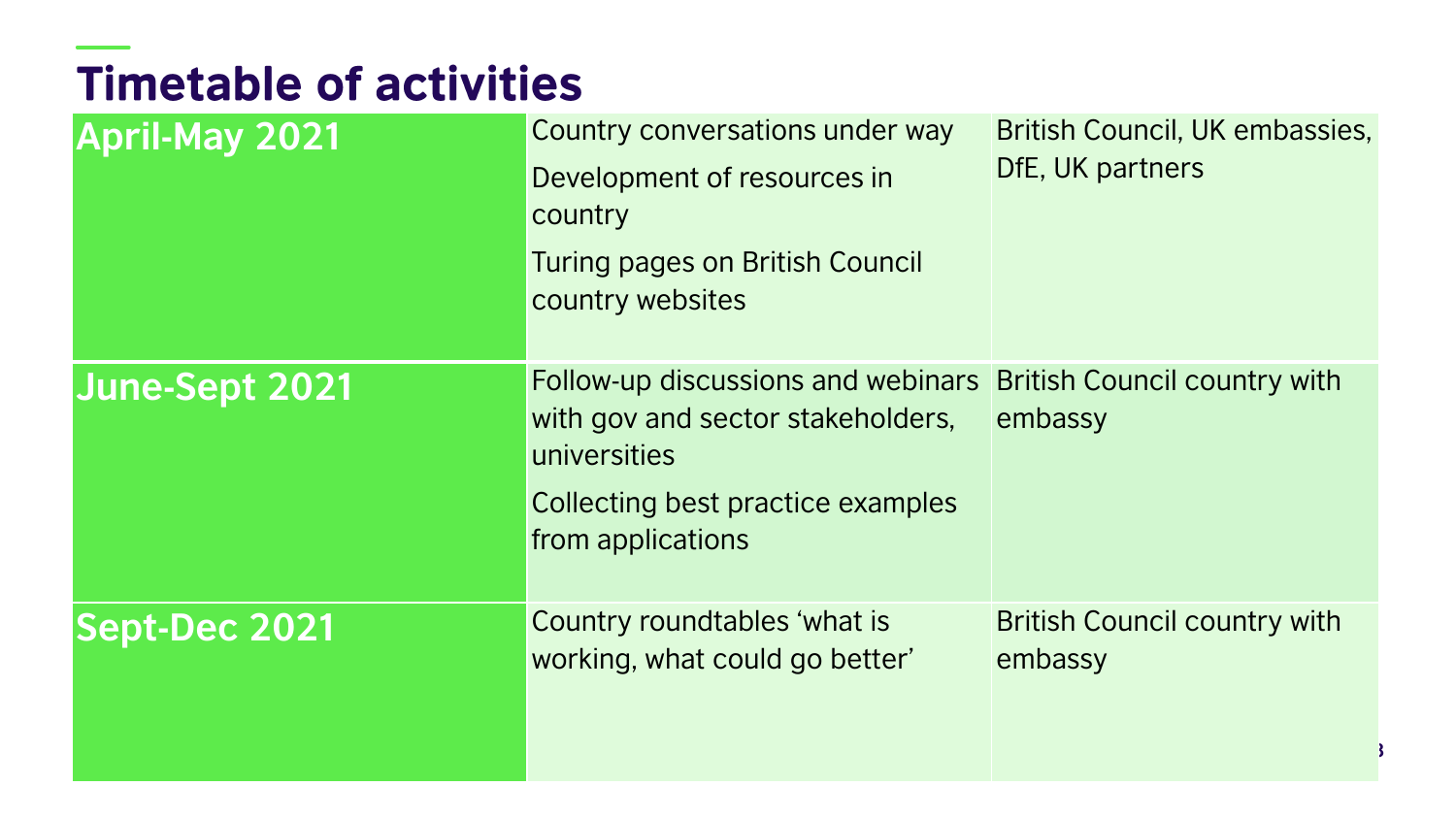# Curious to hear some of our feedback?

- **EU countries welcome a scheme that will continue to send international students to their campuses and support internationalisation at home.**
- **Turing (at present) only covers student mobility; it does not fill the gap left by Erasmus+ to support academic / researcher mobility, or other sorts of university partnerships.**
- **How can a European country (especially smaller countries) compete for the attention of UK universities against big international markets?**
- **With no template agreement to follow, institutional collaborations are easy to start.**
- **It's inspirational that Turing focuses on widening access and supporting students from disadvantaged backgrounds – this can count towards EU universities' own diversity on campus.**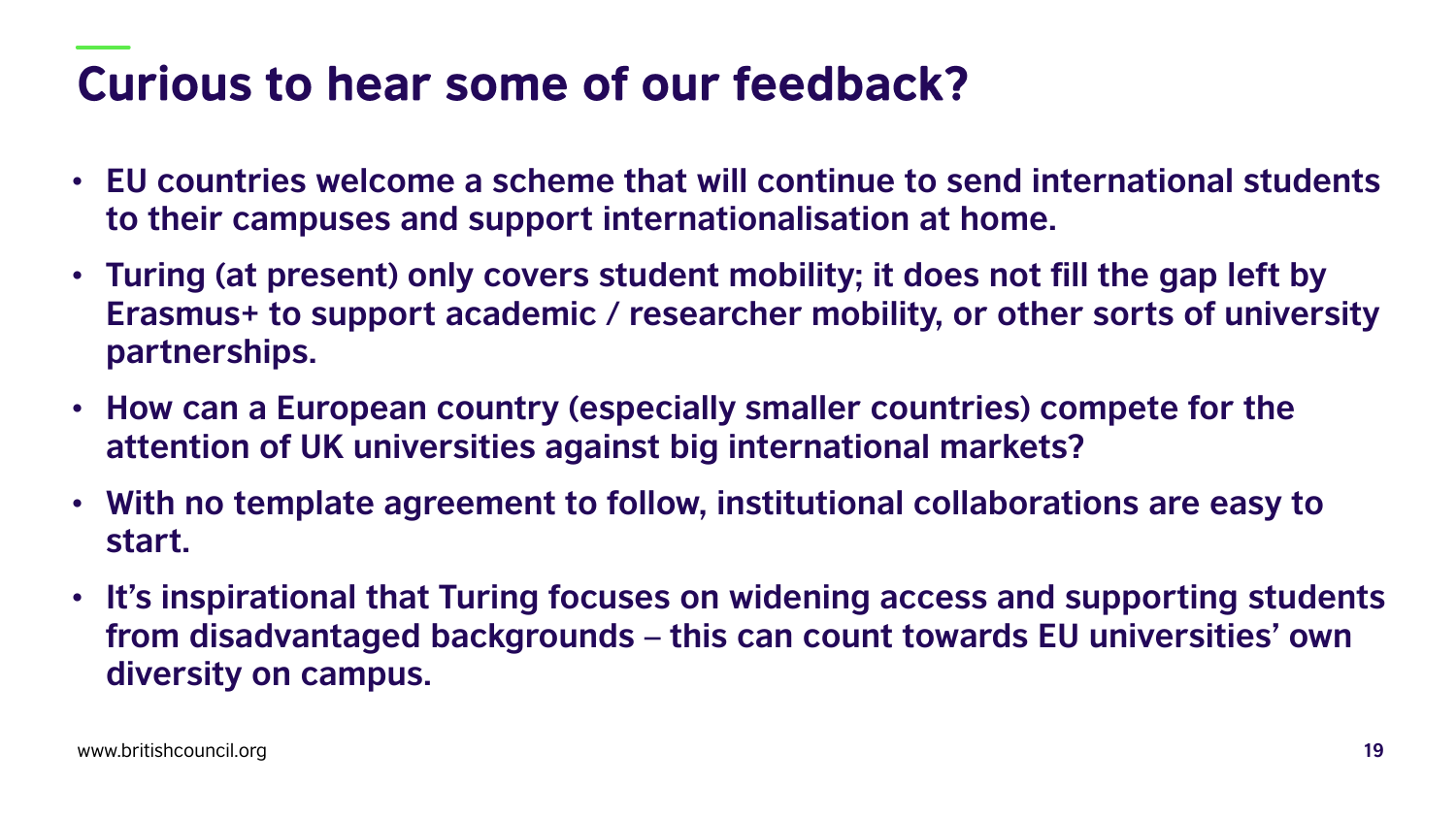# For more information, please get in touch!

**<https://www.turing-scheme.org.uk/>**

**British Council country website**

**Almut.Caspary@britishcouncil.org**

**www.britishcouncil.org**

20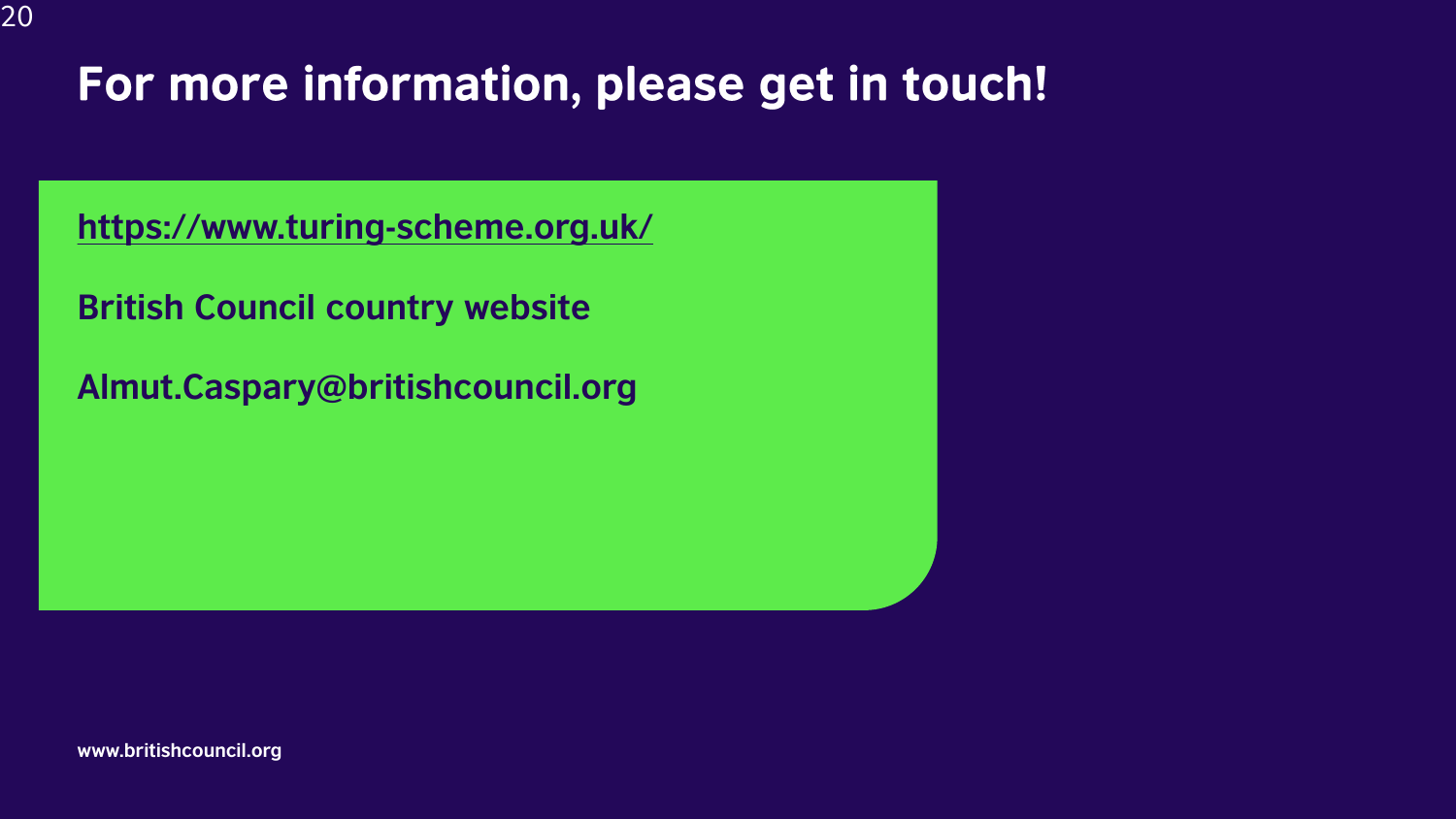

## HOW INTERNATIONAL INSTITUTIONS CAN ENGAGE WITH TURING

Annette Kratz and Emily Sinclair Outward Student Mobility Lead, UUKi

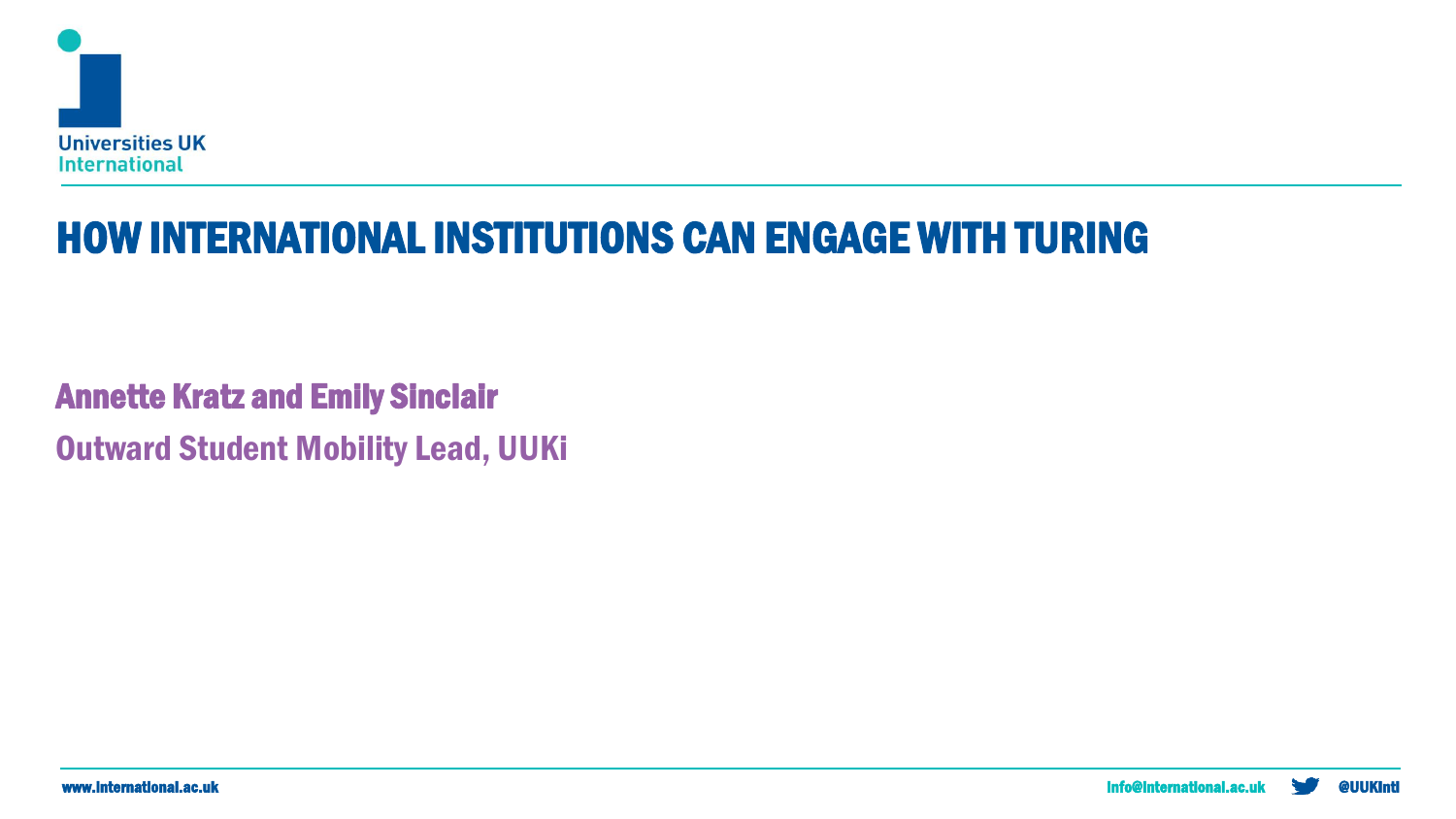

## HOW INTERNATIONAL INSTITUTIONS CAN ENGAGE WITH TURING

- What can institutions do in the short- and long-term
- What are the main changes to existing relationships
- What opportunities does Turing offer
- What will Turing not do
- Agreements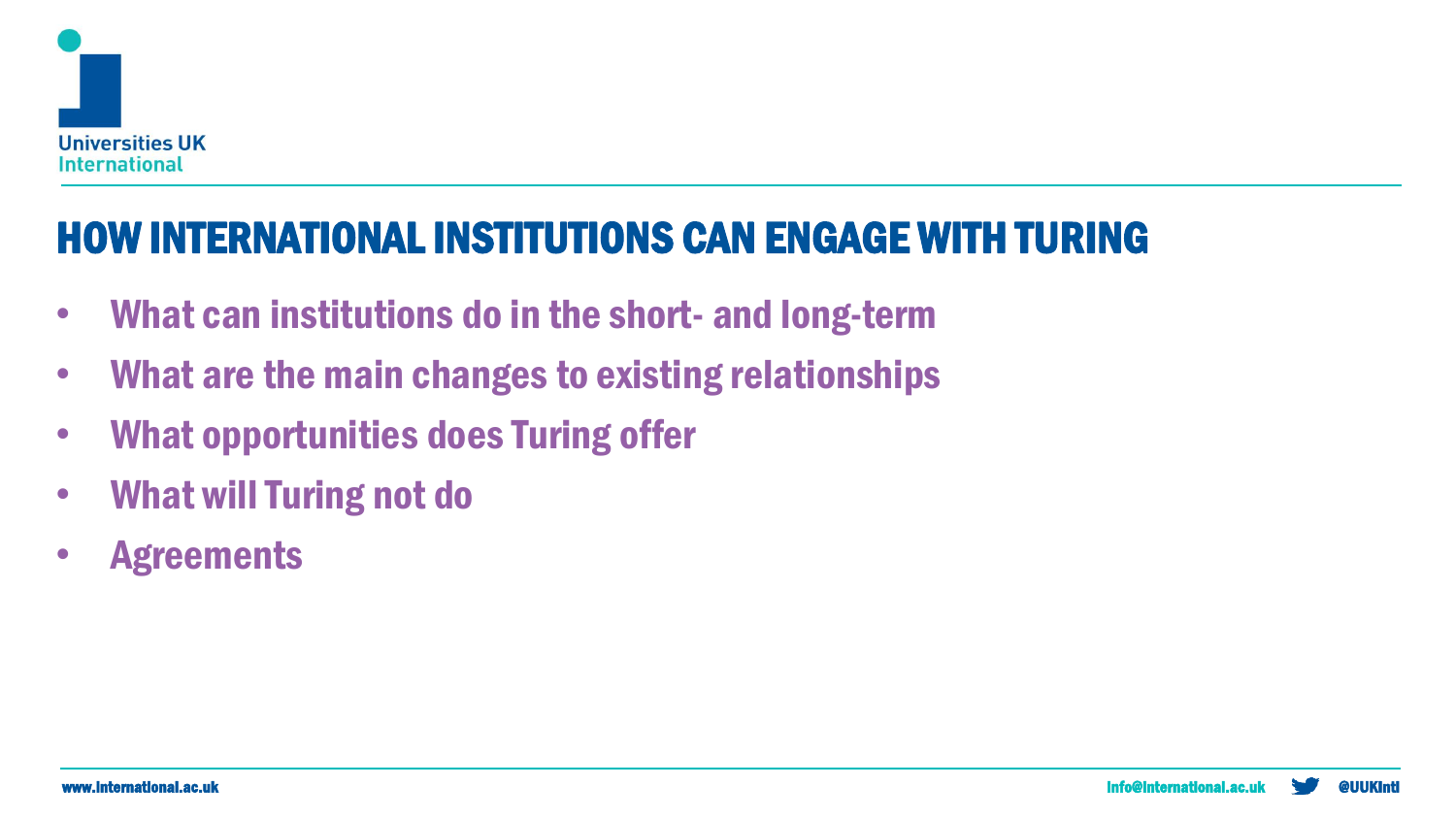

### KEY POINTS DURING FIRST YEAR OF TURING: 2021 - 2022

- Erasmus funding until Sept 2022 or May 2023
- Graduate opportunities from September 2021 for 12 months
- Global scheme, beyond Erasmus programme countries
- 20% funding in Erasmus to send to non-partner countries. UK may be considered.
- Bilateral partnerships between individual institutions, as with Australia, USA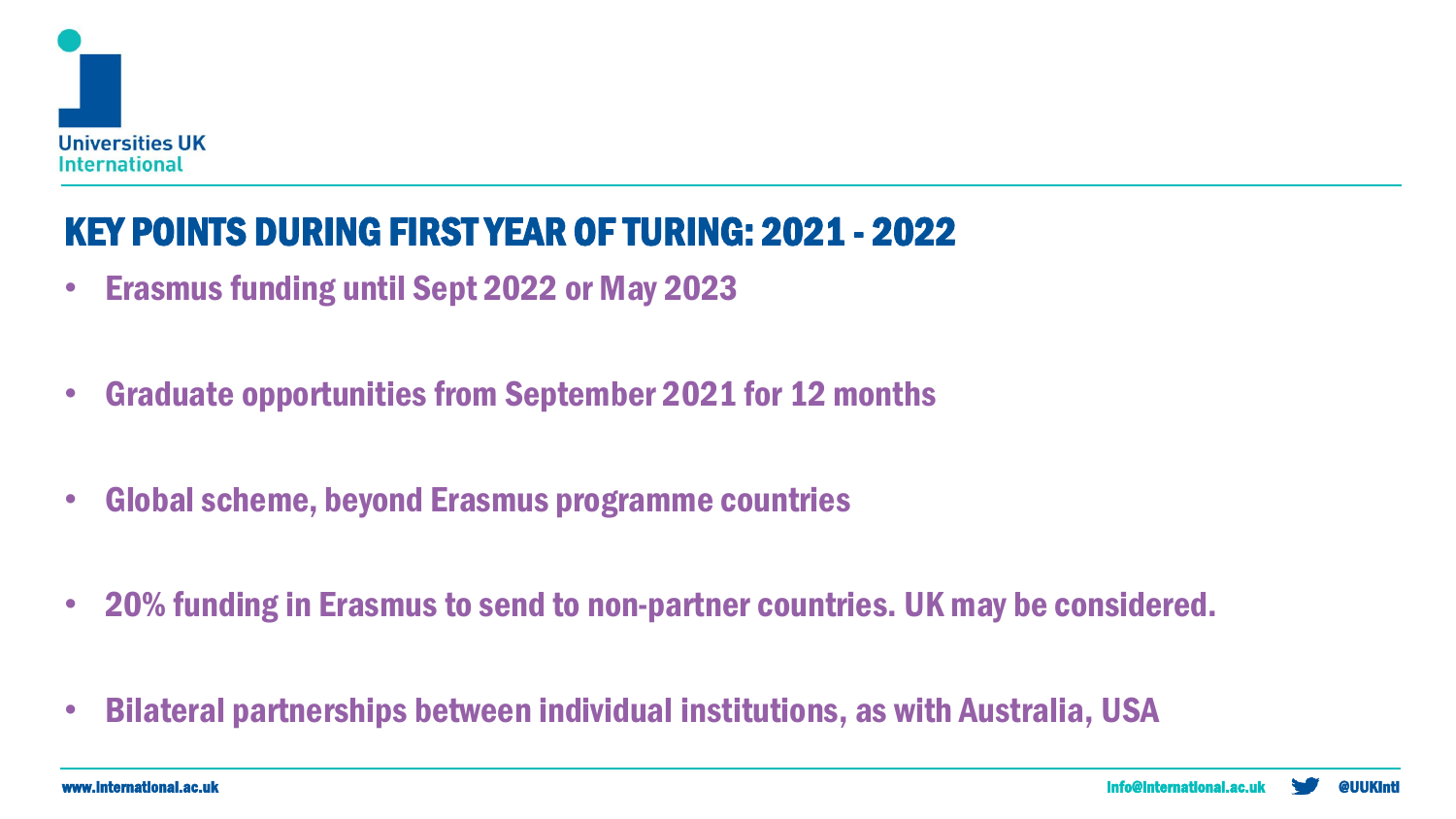

# PROMOTION OF STUDY ABROAD OPPORTUNITIES

Inform UK universities of short-term programmes for international study or work:

- International summer schools
- Language and cultural programmes; experiences in local communities
- Programmes incorporating work experience in local companies
- Custom-made programme for student groups from one university
- Discipline based programmes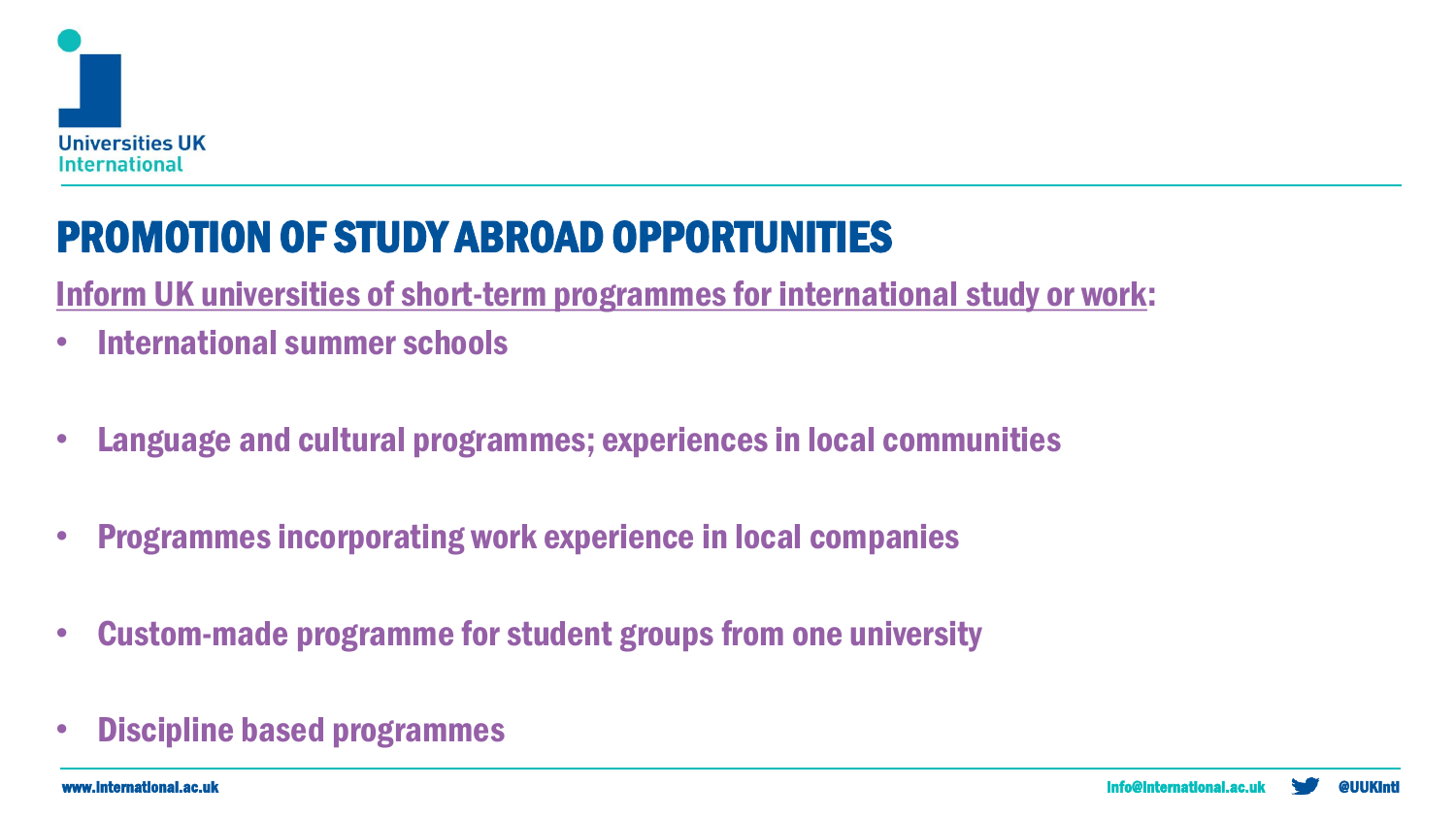

# PROMOTION OF STUDY ABROAD/VOLUNTEERING OPPORTUNITIES

- Minimum length: 4 weeks
- Can be fee-paying programmes
- Consider adapting programmes to extend to 4 weeks (with orientation; opening event; extra language or cultural activities)
- Structured and quality programmes; group activities; emphasis on care of students (to target disadvantaged students)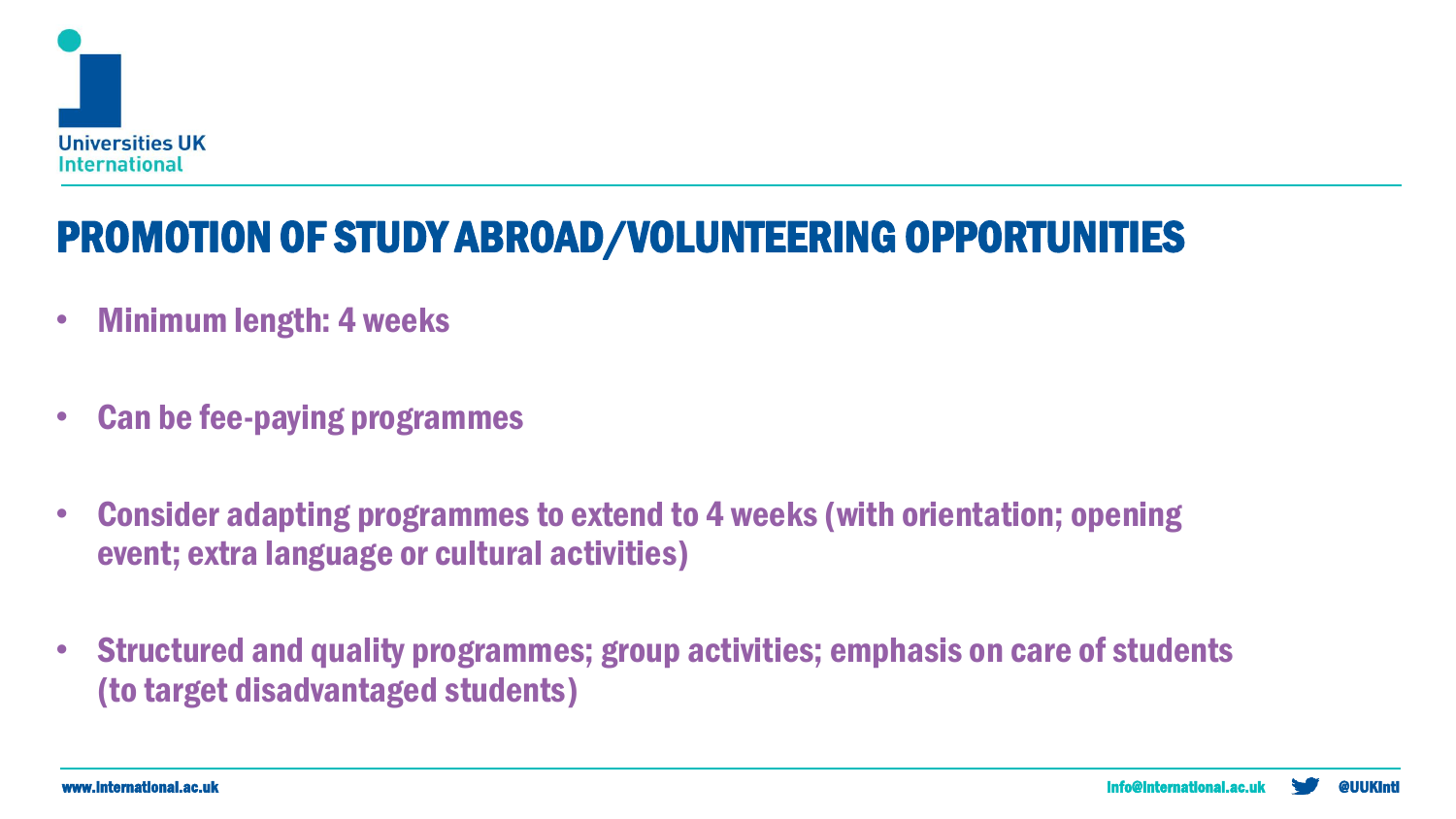

### PARTNERSHIP DEVELOPMENT

- Communicate now with partners
- Raise your profile with UK partners: let partners know what opportunities exist: fee waiver possibilities and/or discounts; part of student exchange collaboration
- Develop current partnerships through initiatives which meet criteria of Turing Scheme (UG research in summer, summer schools)
- Consider initiatives for research and postgraduate students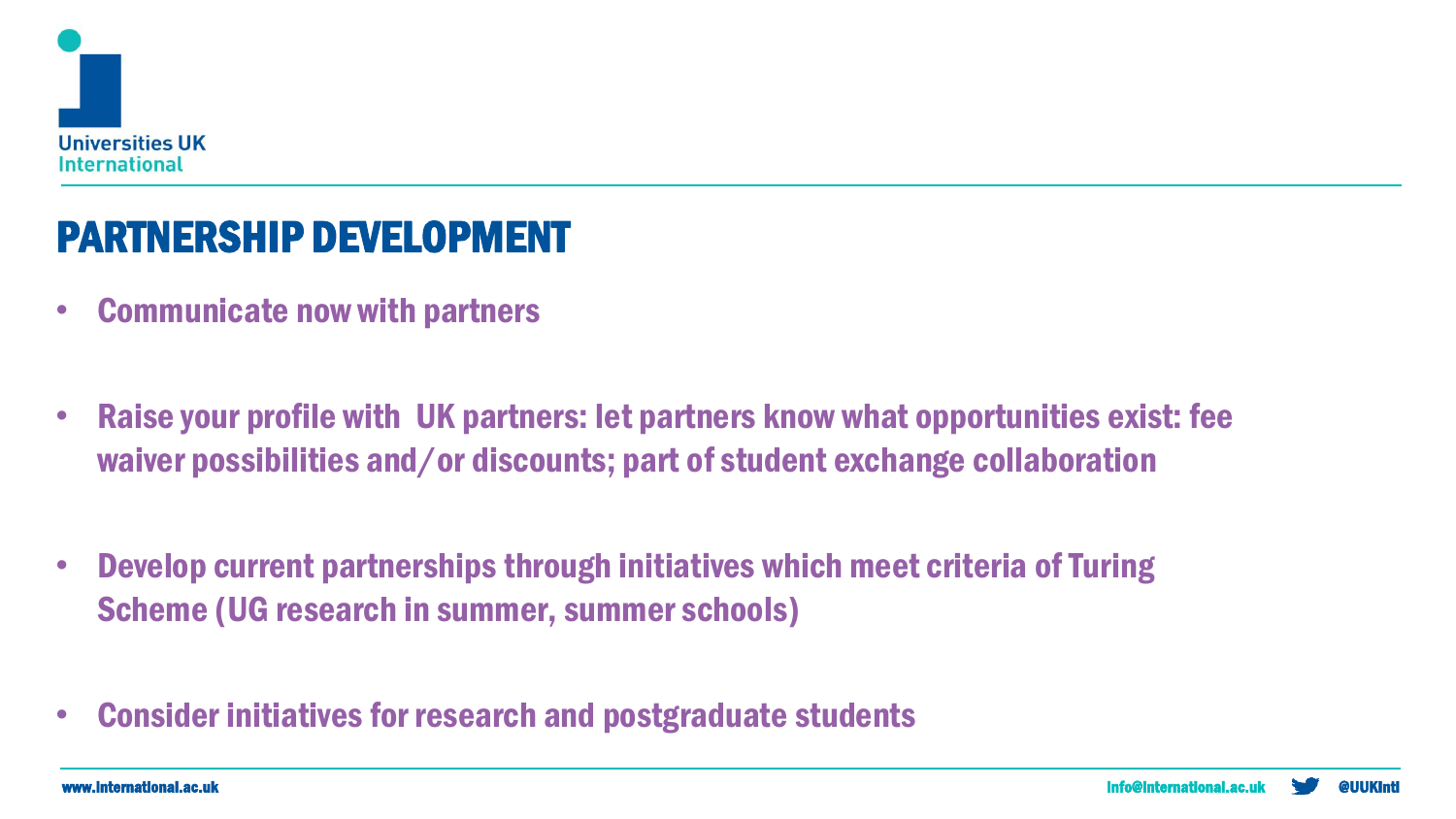

## PARTNERSHIP DEVELOPMENT - AGREEMENTS

- No prescribed agreement template for Turing
- Be flexible whilst waiting for adequacy decision (GDPR)
- Consider current agreements with partners. How can new activities be incorporated into those (with addendums, annexes)
- Light touch agreement if students attending fee-paying summer schools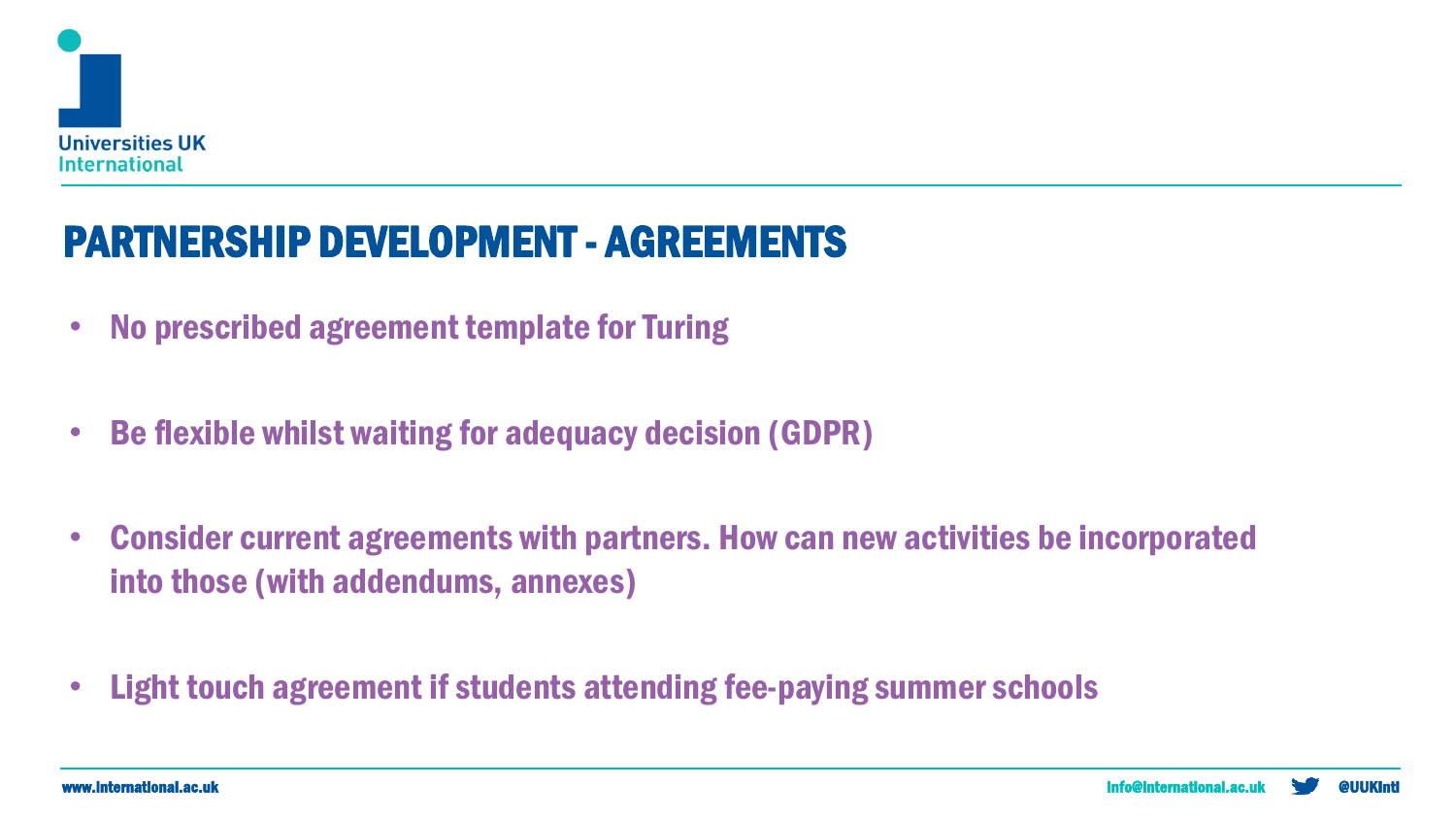

# WORK/INTERNSHIP OPPORTUNITIES

- Help link UK partners with your Career Offices
- Volunteering
- Medical Electives, Vet, Nursing, Midwifery, Paramedics placements
- Make local companies aware of Turing grants in your country
- Lobby national governments to make visa processes easier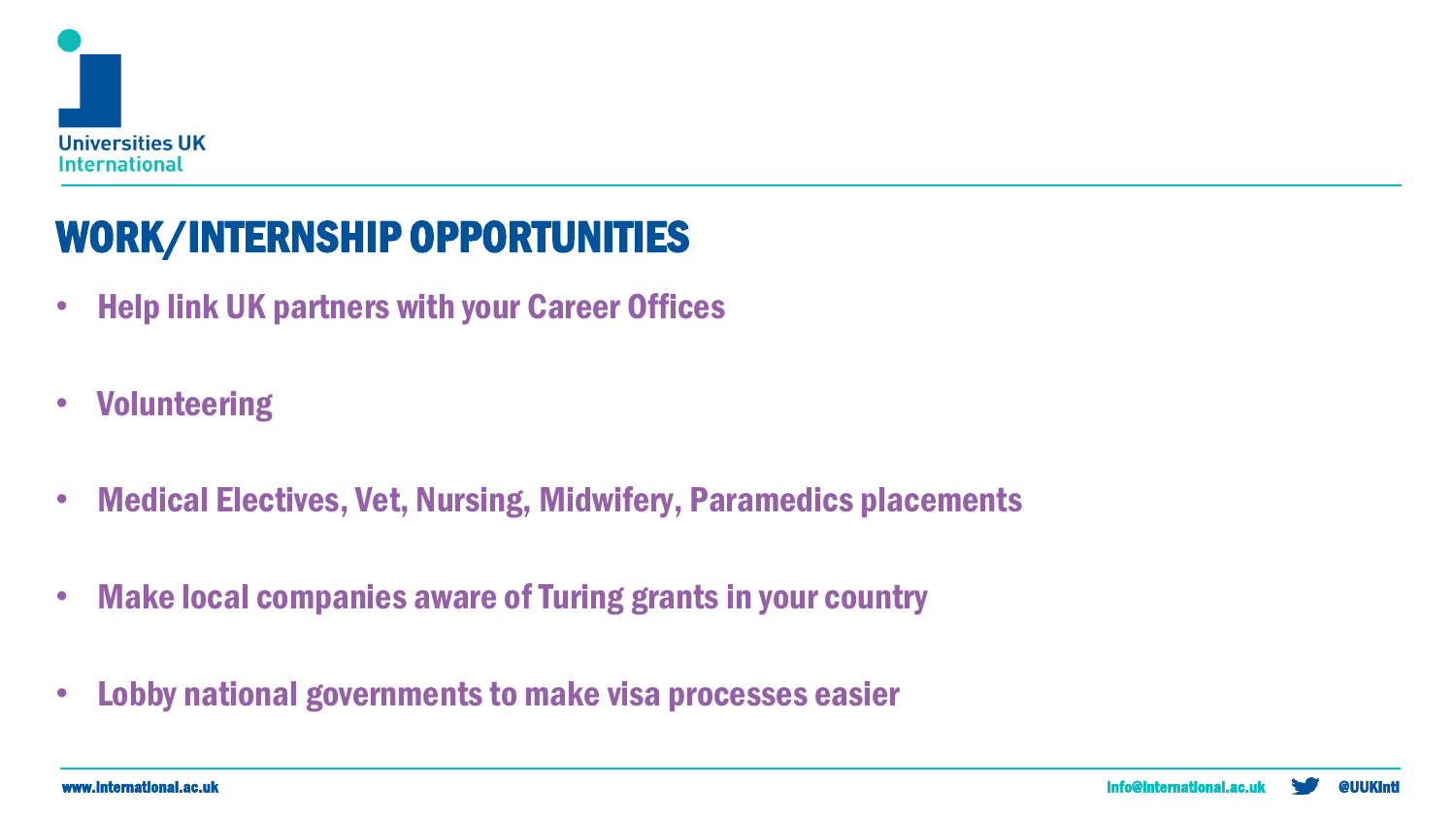

# NATIONAL SCHEME

21 March 2021, Welsh Government announced a new International Learning Exchange programme.

Learners and staff, from Wales and those who come to study or work in Wales, will continue to benefit from international exchanges in a similar way to Erasmus+ opportunities, not just in Europe but also further afield.

2022 – 2026 supported by £65 million from Welsh Government. Potentially includes 30% of funding for incoming students.

<https://gov.wales/new-international-learning-exchange-programme-make-good-loss-erasmus>